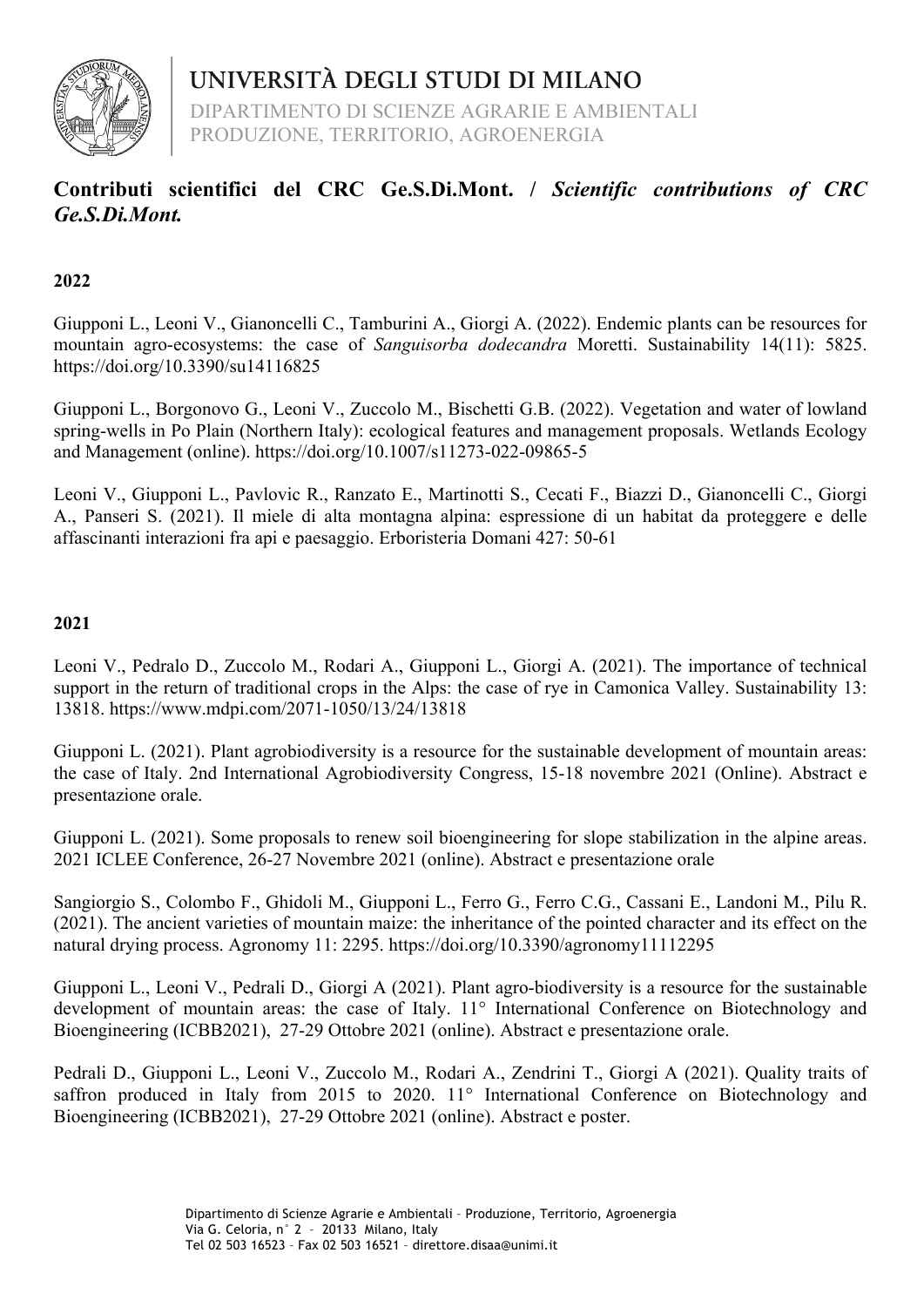

DIPARTIMENTO DI SCIENZE AGRARIE E AMBIENTALI PRODUZIONE, TERRITORIO, AGROENERGIA

Leoni V., Giupponi L., Pavlovic R., Gianoncelli C., Cecati F., Ranzato E., Martinotti S., Pedrali D., Giorgi A., Panseri S. (2021). Multidisciplinary analysis of Italian Alpine wildflower honey reveals criticalities, diversity and value. Scientific Reports 11:19316. https://doi.org/10.1038/s41598-021-98876-y

Giupponi L., Pedrali D., Leoni V., Rodari A., Giorgi A. (2021). Hilly and sub-mountain areas are rich in plant agrobiodiversity: the case of Italy. 116° Congresso della Società Botanica Italiana (online), 8-10 settembre. Abstract e presentazione orale.

Leoni V., Borgonovo G., Giupponi L., Bassoli A., Pedrali D., Zuccolo M., Rodari A., Giorgi A. (2021). Comparing wild and cultivated *Arnica montana* L. from the Italian Alps to explore the possibility of a sustainable production using local seeds. 116° Congresso della Società Botanica Italiana (online), 8-10 settembre. Abstract e presentazione orale.

Leoni V., Giupponi L., Giorgi A. (2021). Lombardia, coltivare le officinali per evitare il depauperamento del patrimonio naturale. Agrifoglio 103 (online). https://www.alsia.it/opencms/opencms/agrifoglio/agrifoglio\_online/dettaglio/articolo/Lombardia-coltivarele-officinali-per-evitare-il-depauperamento-del-patrimonio-naturale/?numagri=103&Mese=Maggio-Giugno&Anno=2021

Leoni V., Giupponi L., Zuccolo M., Borgonovo G., Bassoli A., Giorgi A. (2021). Favorire la coltivazione di arnica, una pianta officinale spontanea delle Alpi. Erboristeria Domani 425: 46-54

Leoni V., Borgonovo G., Giupponi L., Bassoli A., Pedrali D., Zuccolo M., Rodari A., Giorgi A. (2021). Comparing Wild and Cultivated Arnica montana L. from the Italian Alps to Explore the Possibility of Sustainable Production Using Local Seeds. Sustainability 13, 3382. https://doi.org/10.3390/su13063382

Leoni V., Giupponi L., Pedrali D., Rodari A., Giorgi A. (2021). VegeT: An Easy Tool to Classify and Facilitate the Sustainable Management of Seminatural Grasslands and Dynamically Connected Vegetation of the Alps. 1st Joint Meeting of EAAP Mountain Livestock Farming Working Group & FAO-CIHEAM Mountain Pastures Sub-Network, "Mountains are agroecosystems for people", 7-9 giugno 2021, online. Abstract e poster.

Giupponi L., Pedrali D., Leoni V., Rodari A., Giorgi A. (2021). Hilly and sub-mountain agroecosystems of Italy are rich in herbaceous landraces. 1st Joint Meeting of EAAP Mountain Livestock Farming Working Group & FAO-CIHEAM Mountain Pastures Sub-Network, "Mountains are agroecosystems for people", 7-9 giugno 2021, online. Abstract e poster.

Giorgi A., Sala S. (2021). Unimont: educazione, ricerca e terza via. Dislivelli 110: 22-23. ISSN 2039-5442 http://www.dislivelli.eu/blog/immagini/immagini\_aprile\_maggio\_2021/110\_WEBMAGAZINE\_aprilemaggio21.pdf

Ghidoli M., Colombo F., Sangiorgio S., Landoni M., Giupponi L., Nielsen E., Pilu R. (2021). Food containing bioactive flavonoids and other phenolic or sulfur phytochemicals with antiviral effect: can we design a promising diet against COVID-19? Front. Nutr. 8:661331. doi: 10.3389/fnut.2021.661331. https://www.frontiersin.org/articles/10.3389/fnut.2021.661331/full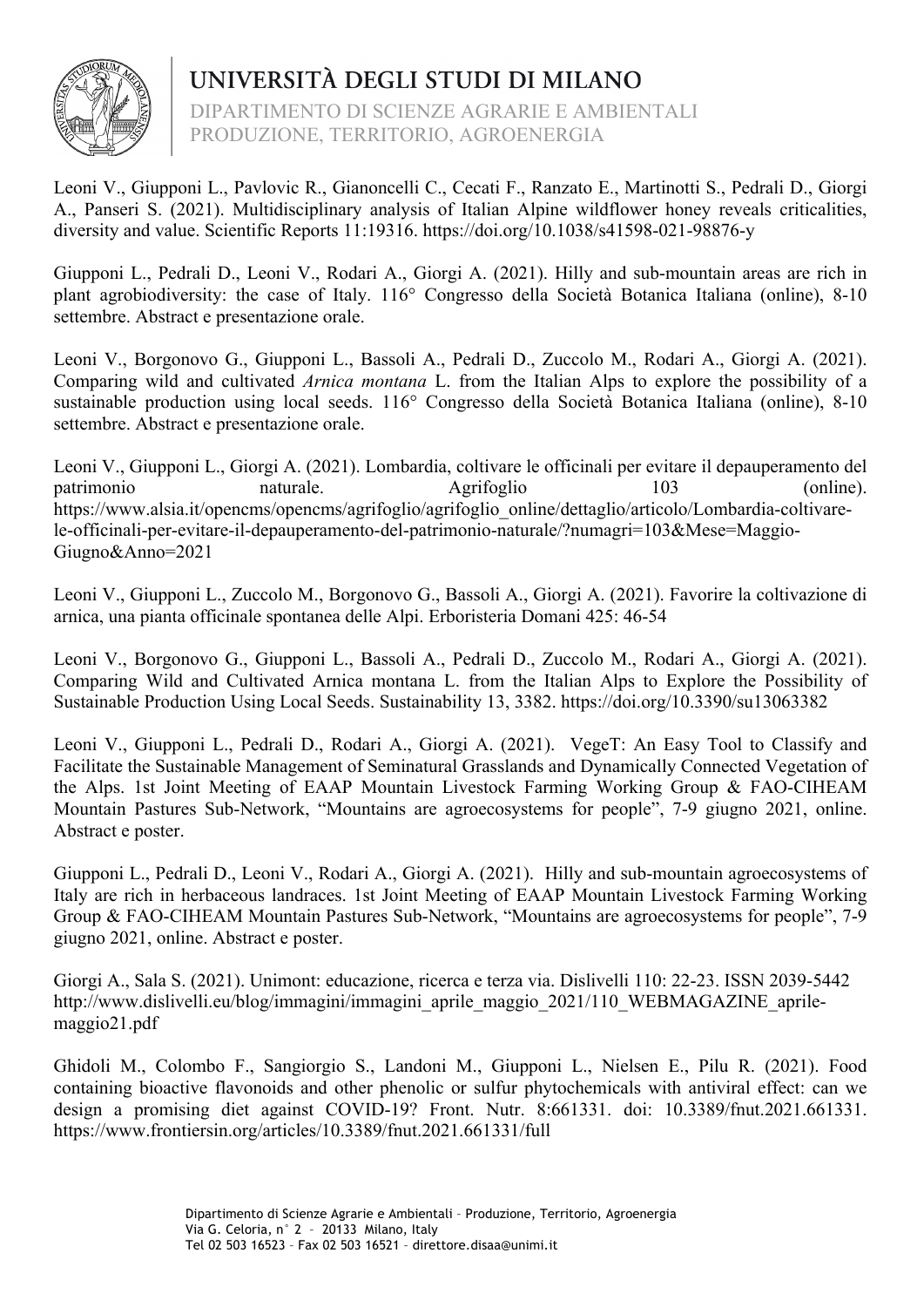

DIPARTIMENTO DI SCIENZE AGRARIE E AMBIENTALI PRODUZIONE, TERRITORIO, AGROENERGIA

Polderman A., Haller A., Pellegrini C., Viesi D., Tabin X., Cervigni C., Sala S., Trebušak B., Daragon Q., Ramette D., Bidault, Y. (eds.) (2021). Smart Altitude: A low-carbon, high-impact and resilient future for Alpine winter tourism territories. Smart Altitude/Interreg Alpine Space, Final Report. https://doi.org/10.1553/smart-altitude

Fogliata P., Cislaghi A., Sala P., Giupponi L. (2021). An ecological analysis of the riparian vegetation for improving the riverine ecosystem management: the case of Lombardy region (North Italy). Landscape and Ecological Engineering (online). DOI:10.1007/s11355-021-00451-0. https://link.springer.com/article/10.1007%2Fs11355-021-00451-0

Cattaneo C., Givonetti A., Leoni V., Guerrieri N., Manfredi M., Giorgi A., Cavaletto M. (2021). Biochemical aspects of seeds from *Cannabis sativa* L. plants grown in a mountain environment. Scientific Reports 11: 3927. DOI: 10.1038/s41598-021-83290-1. https://www.nature.com/articles/s41598-021-83290-1

Giupponi L., Pedrali D., Leoni V., Rodari A., Giorgi A. (2021) The analysis of Italian plant agrobiodiversity databases reveals that hilly and sub-mountain areas are hotspots of herbaceous landraces. Diversity 13(2):70. DOI: 10.3390/d13020070l. https://www.mdpi.com/1424-2818/13/2/70

Giupponi L., Leoni V., Colombo F., Cassani E., Hejna M., Rossi L., Pilu R. (2020). Characterization of "Mais delle Fiorine" (*Zea mays* L.) and nutritional, morphometric and genetic comparison with other maize landraces of Lombardy region (Northern Italy). Genetic Resources and Crop Evolution xx: xx-xx (online). DOI: 10.1007/s10722-021-01118-3. https://link.springer.com/article/10.1007/s10722-021-01118-3

## **2020**

Giupponi L., Leoni V. (2020). VegeT: an easy tool to classify and facilitate the management of seminatural grasslands and dynamically connected vegetation of the Alps. Land 9: 473. DOI: 10.3390/land9120473. https://www.mdpi.com/2073-445X/9/12/473

Landoni M., Scapin A., Cassani E., Borlini G., Follador A., Giupponi L., Ghidoli M., Hejna M., Rossi L., Pilu R. (2020). Comparison among four maize varieties in conventional and low input cultivation. Maydica 65(3): M27. https://journals-crea.4science.it/index.php/maydica/article/view/2193/1319

Giupponi L., Leoni V., Pedrali D., Ceciliani G., Bassoli A., Borgonovo G. (2020). Morphometric and phytochemical characterization and elevation effect on yield of three potato landraces of the Ligurian Apennines (Northern Italy). Journal of Applied Botany and Food Quality 93: 234-243. DOI: 10.5073/JABFQ.2020.093.028. https://ojs.openagrar.de/index.php/JABFQ/article/view/15361

Giupponi L., Leoni V. (2020). Alpine pioneer plants in soil bioengineering for slope stabilization and restoration: results of a preliminary analysis of seed germination and future perspectives. Sustainability 12: 7190. DOI: 10.3390/su12177190. https://www.mdpi.com/2071-1050/12/17/7190/htm

Giupponi L., Pilu R., Scarafoni A., Leoni V., Ceciliani G., Sala S., Pedrali D., Giorgi A. (2020). Censimento e analisi delle landraces erbacee coltivate in Lombardia. 115° Congresso della Società Botanica Italiana (online), 9-11 settembre. Abstract, poster e presentazione orale.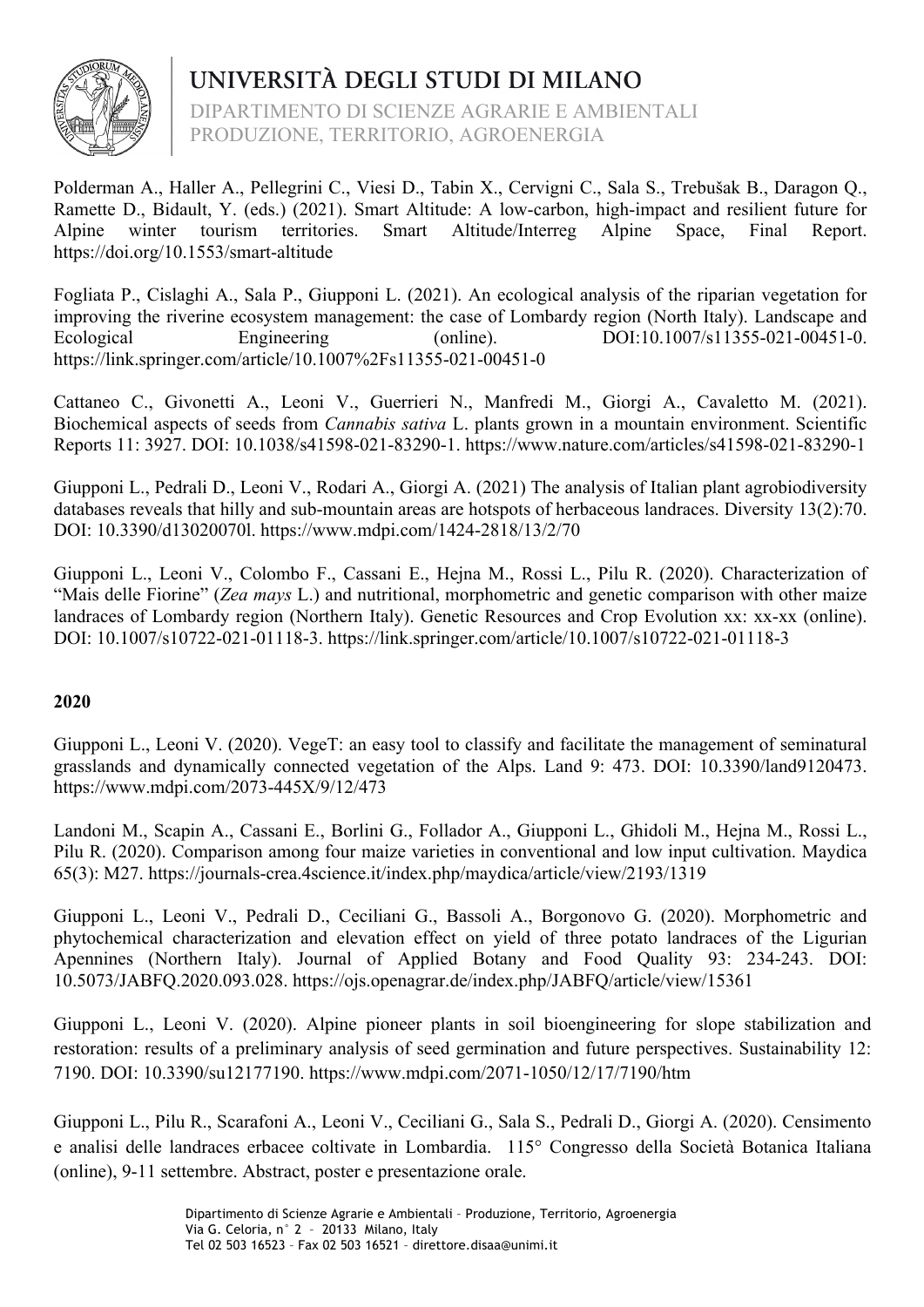

UNIVERSITÀ DEGLI STUDI DI MILANO DIPARTIMENTO DI SCIENZE AGRARIE E AMBIENTALI PRODUZIONE, TERRITORIO, AGROENERGIA

Fogliata P., Cislaghi A., Sala P., Giupponi L. (2020). L'analisi ecologica della vegetazione come strumento chiave per migliorare la gestione dell'ecosistema fluviale in Regione Lombardia. 115° Congresso della Società Botanica Italiana (online), 9-11 settembre. Abstract e poster.

Leoni V., Giupponi L., Pedrali D., Ceciliani G., Sala S., Giorgi A. (2020). Indagine sulla produzione e la qualità dello zafferano in Italia. 115° Congresso della Società Botanica Italiana (online), 9-11 settembre. Abstract e poster.

Polderman A., Haller A., Viesi D., Tabin X., Sala S., Giorgi A., Darmayan L., Rager J., Vidovič J., Daragon Q., Verchère Y., Zupan U., Houbé N., Heinrich K., Bender O., Bidault Y. (2020). How can ski resorts get smart? Transdisciplinary approaches to sustainable winter tourism in the European Alps. Sustainability, 12(14):5593. DOI: 10.3390/su12145593. https://www.mdpi.com/2071-1050/12/14/5593

Giupponi L., Leoni V., Carrer M., Ceciliani G., Sala S., Panseri S., Pavlovic R., Giorgi A. (2020). Overview on Italian hemp production chain, related productive and commercial activities and legislative framework. Italian Journal of Agronomy 5: 1552. DOI: 10.4081/ija.2020.1552 https://www.agronomy.it/index.php/agro/article/view/1552

Giupponi L. (2020). Intraspecific variation in functional strategy and leaf shape of *Campanula elatinoides* reveals adaptation to climate. Flora 268: 151605 (online). DOI: 10.1016/j.flora.2020.151605 https://www.sciencedirect.com/science/article/pii/S0367253020300694?via%3Dihub

Leoni V., Giupponi L., Pavlovic R., Borgonovo G., Bassoli A., Giorgi A. (2020). Variabilità all'origine e fattori di qualità: nuove esperienze analitiche per la caratterizzazione della propoli. Erboristeria Domani 420: 60-67. ISSN 1127-6320.

http://erboristeriadomani.it/wp-content/uploads/2020/PDF\_riviste/ED3\_420\_Online.pdf

Pagliacci, F., Russo, M., Pavone, P., Giorgi, A. (2020). Regional structural heterogeneity: Evidence and policy implications for RIS3 in macro-regional strategies. Regional Studies 54: 765-775. DOI: 10.1080/00343404.2019.1635689;

https://www.tandfonline.com/doi/abs/10.1080/00343404.2019.1635689?journalCode=cres20

Pavone P., Pagliacci F., Russo M., Righi S., Giorgi A. (2020) Multidimensional Clustering of EU Regions: A Contribution to Orient Public Policies in Reducing Regional Disparities. Social Indicators Research (online). DOI: 10.1007/s11205-020-02324-9. https://doi.org/10.1007/s11205-020-02324-9

Giupponi L., Leoni V., Pavlovic R., Giorgi A. (2020). Influence of altitude on phytochemical composition of hemp inflorescence: a metabolomic approach. Molecules 25(6): 1381. DOI: 10.3390/molecules25061381. https://www.mdpi.com/1420-3049/25/6/1381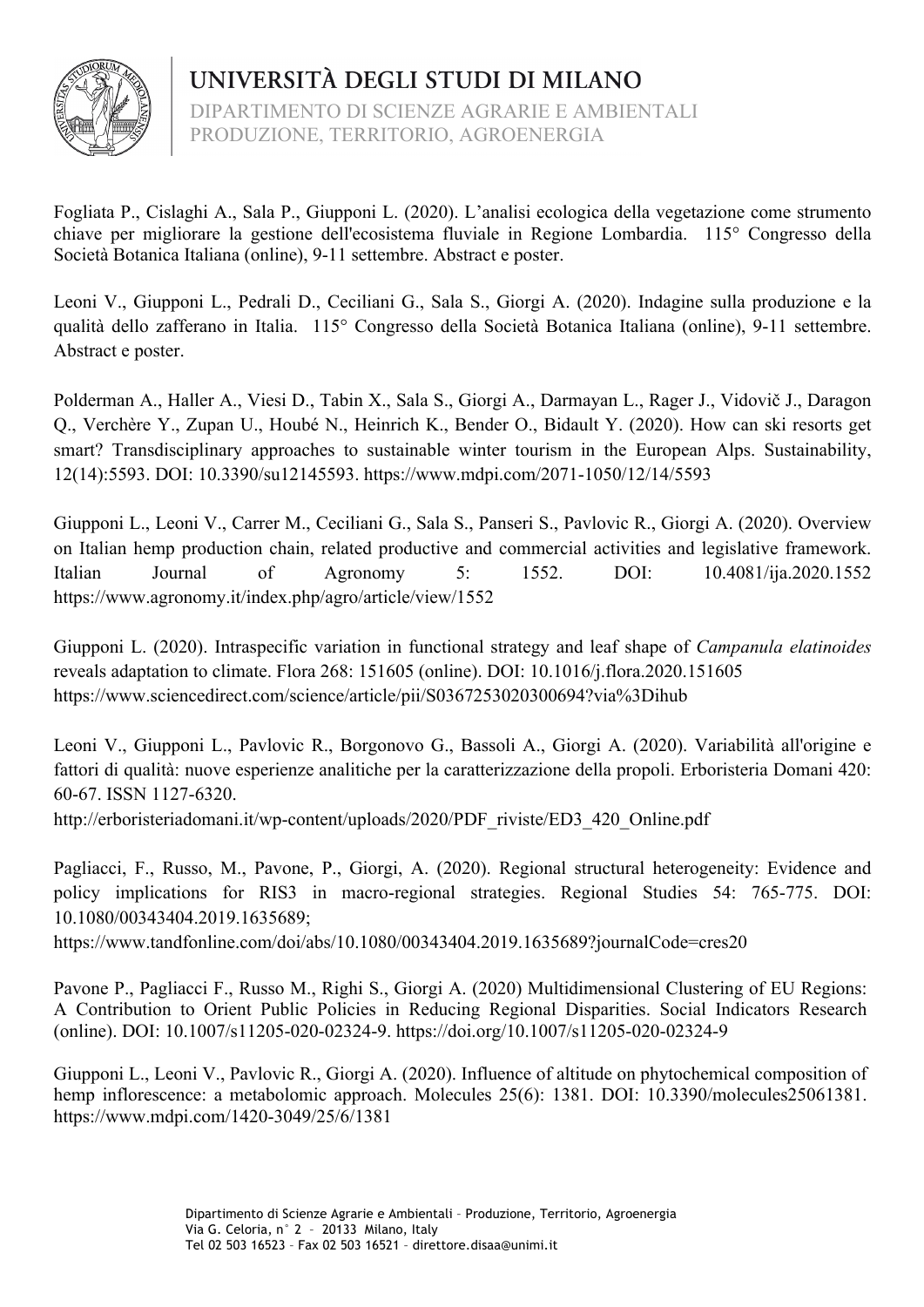

DIPARTIMENTO DI SCIENZE AGRARIE E AMBIENTALI PRODUZIONE, TERRITORIO, AGROENERGIA

Pavlovic R., Borgonovo G., Leoni V., Giupponi L., Ceciliani G., Sala S., Bassoli A., Giorgi A. (2020). Effectiveness of different analytical methods for the characterization of propolis: a case of study in Northern Italy. Molecules 25(3): 504. https://www.mdpi.com/1420-3049/25/3/504

Giupponi L., Bischetti G.B., Giorgi A. (2020). How vegetation analysis can renew soil bioengineering for slope stabilization. Conference of Young Botanists – CYBO 2020. Genova /GE), 6-7 febbraio. Abstract e presentazione orale.

Cislaghi, A., Masseroni, D., Massari, C., Camici, S., & Brocca, L. (2020). Combining a rainfall–runoff model and a regionalization approach for flood and water resource assessment in the western Po Valley, Italy. Hydrological Sciences Journal, 65(3), 348–370. https://doi.org/10.1080/02626667.2019.1690656

Giupponi L., Pilu R., Scarafoni A., Giorgi A. (2020). Plant agro-biodiversity needs protection, study and promotion: results of research conducted in Lombardy region (Northern Italy). Biodiversity and Conservation 29: 409-430. https://link.springer.com/article/10.1007/s10531-019-01889-3?shared-article-renderer

## **2019**

Giupponi L., Borgonovo G., Leoni V., Ceciliani G., Panseri S., Giorgi A. (2019). Il Grano Siberiano Valtellinese: una varietà tradizionale delle montagne lombarde ricca di rutina. Erboristeria Domani 416: 64- 71. ISSN 1127-6320.

Cislaghi, A., & Bischetti, G. B. (2019). Source areas, connectivity, and delivery rate of sediments in mountainous-forested hillslopes: A probabilistic approach. Science of The Total Environment, 652, 1168– 1186. https://doi.org/10.1016/j.scitotenv.2018.10.318

Cislaghi, A., Cohen, D., Gasser, E., Bischetti, G. B., & Schwarz, M. (2019). Field measurements of passive earth forces in steep, shallow, landslide-prone areas. Journal of Geophysical Research: Earth Surface. https://doi.org/10.1029/2017JF004557

Cislaghi, A., Sangalli, G. B., Sali, G., & Bischetti, G. B. (2019). Planning forest management to reduce landslide risk along a railway line: a case study in Valle Camonica. In Geophysical Research Abstracts (Vol. 21, p. 8196). Vienna, Austria: European Geosciences Union.

Carrer M., Zilio E., Giorgi A. (2019). Il problema della definizione delle zone montane nel diritto. AmbienteDiritto.it 4/2019: 1-21. ISSN: 1974-9562. https://www.ambientediritto.it/dottrina/il-problema-delladefinizione-delle-zone-montane-nel-diritto/

Giupponi L., Ceciliani G., Leoni V., Panseri S., Pavlovic R., Lingua G., Di Filippo A., Giorgi A. (2019). Quality traits of saffron produced in Italy: geographical area effect and good practices. Journal of Applied Botany and Food Quality 92: 336-342. https://ojs.openagrar.de/index.php/JABFQ/article/view/13046

Pavlovic R., Panseri S., Giupponi L., Leoni V., Citti C., Cattaneo C., Cavaletto M., Giorgi A. (2019). Phytochemical and ecological analysis of two varieties of hemp (*Cannabis sativa* L.) grown in a mountain environment of Italian Alps. Frontiers in Plant Science. DOI: 10.3389/fpls.2019.01265. https://www.frontiersin.org/articles/10.3389/fpls.2019.01265/abstract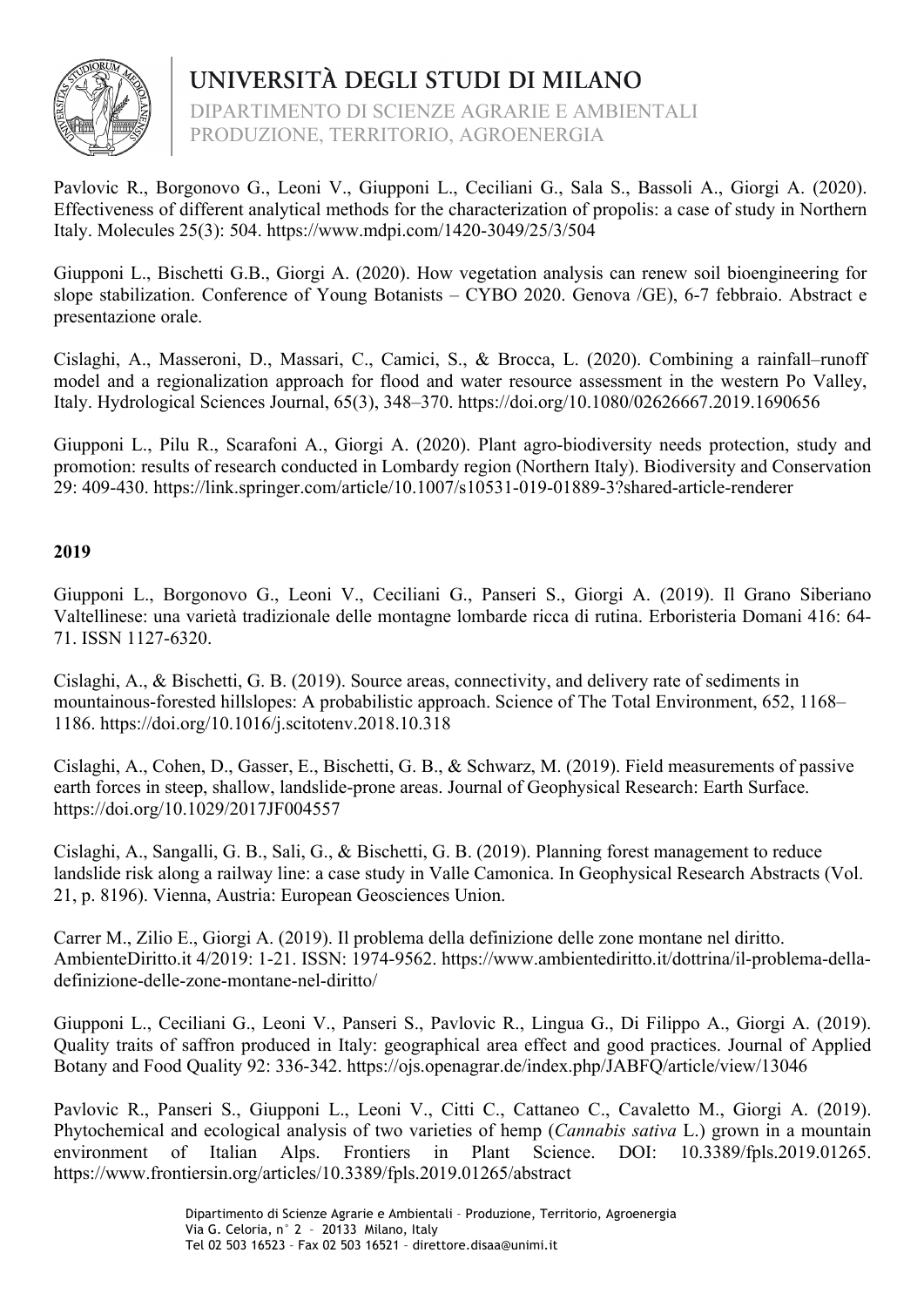

DIPARTIMENTO DI SCIENZE AGRARIE E AMBIENTALI PRODUZIONE, TERRITORIO, AGROENERGIA

Giupponi L., Giorgi A. (2019). Effectiveness of modern leaf analysis tools for the morpho-ecological study of plants: the case of *Primula albenensis* Banfi et Ferl. Nordic Journal of Botany. 37(8): e02386. DOI: 10.1111/njb.02386. https://onlinelibrary.wiley.com/doi/abs/10.1111/njb.02386

Russo, M., Pagliacci, F., Pavone, P., & Giorgi, A. (2019). *RIS3 in macroregional strategies: tools to design and monitor integrated territorial development paths*. In ESPON Scientific Conference "Building the Next Generation of Research on Territorial Development", London (Vol. 14).

Pavone, P., Russo, M., Pagliacci, F., Giorgi, A. (2019). R&I smart specialisation strategies: classification of EU regions' priorities. DOI 10.25431/11380\_1177858. DEMB WORKING PAPER SERIES n.145.ISSN: 2281-440X; https://ideas.repec.org/p/mod/depeco/0148.html

Pagliacci, F., Pavone, P., Russo, M., Giorgi, A. (2019). R&I smart specialisation strategies and on socioeconomic and demographic conditions. DOI:10.25431/11380\_1177861; (database)

Pagliacci, F., Pavone, P., Russo, M., Giorgi, A. (2019). Socioeconomic classification of EU regions. DOI:10.25431/11380 1177860. (database)

Pagliacci, F., Pavone, P., Russo, M., Giorgi, A. (2019). R&I smart specialisation strategies and on socioeconomic and demographic conditions. DOI:10.25431/11380\_1177861. (database)

Pavone, P., Russo, M., Pagliacci, F., Giorgi, A. (2019). R&I smart specialisation strategies: classification of EU regions' priorities. DOI 10.25431/11380\_1177858. (database)

Giupponi L., Leoni V., Ceciliani G., Panseri S., Pavlovic R., Lingua G., Di Filippo A., Giorgi A. (2019). Quality traits of saffron (*Crocus sativus* L.) produced in Italy. 114° Congresso della Società Botanica Italiana (VI IPSC), Padova, 4-7 settembre. Abstract e poster.

Giorgi A., Borgonovo G., Leoni V., Ceciliani G., Giupponi L. (2019). Study of a little known landrace of *Fagopyrum tataricum* (L.) Gaertn. of Valtellina (Northern Italy). 114° Congresso della Società Botanica Italiana (VI IPSC), Padova, 4-7 settembre. Abstract e poster.

Fogliata P., Giupponi L., Cislaghi A., Giorgi A., Bischetti G.B. (2019). The riparian vegetation of Pioverna river (Lecco, Italy): preliminary analysis. 114° Congresso della Società Botanica Italiana (VI IPSC), Padova, 4-7 settembre. Abstract e poster.

Leoni V., Pavlovic R, Giupponi L., Panseri S., Cavaletto M., Cattaneo C., Caramaschi A., Givonetti A., Giorgi A. (2019). Phytochemical and ecological analysis of two varieties of hemp (*Cannabis sativa* L.) grown in a mountain environment (Italian Alps). XVI Congress of the Italian Society of Phytochemistry, Alghero (SS), 19-21 giugno. Abstract e poster.

Leoni V., Giupponi L., Borgonovo G., Ceciliani G., Giorgi A. (2019). "Grano Siberiano Valtellinese": a little known landrace of *Fagopyrum tataricum* (L.) Gaertn. rich in rutin. XVI Congress of the Italian Society of Phytochemistry, Alghero (SS), 19-21 giugno. Abstract e poster.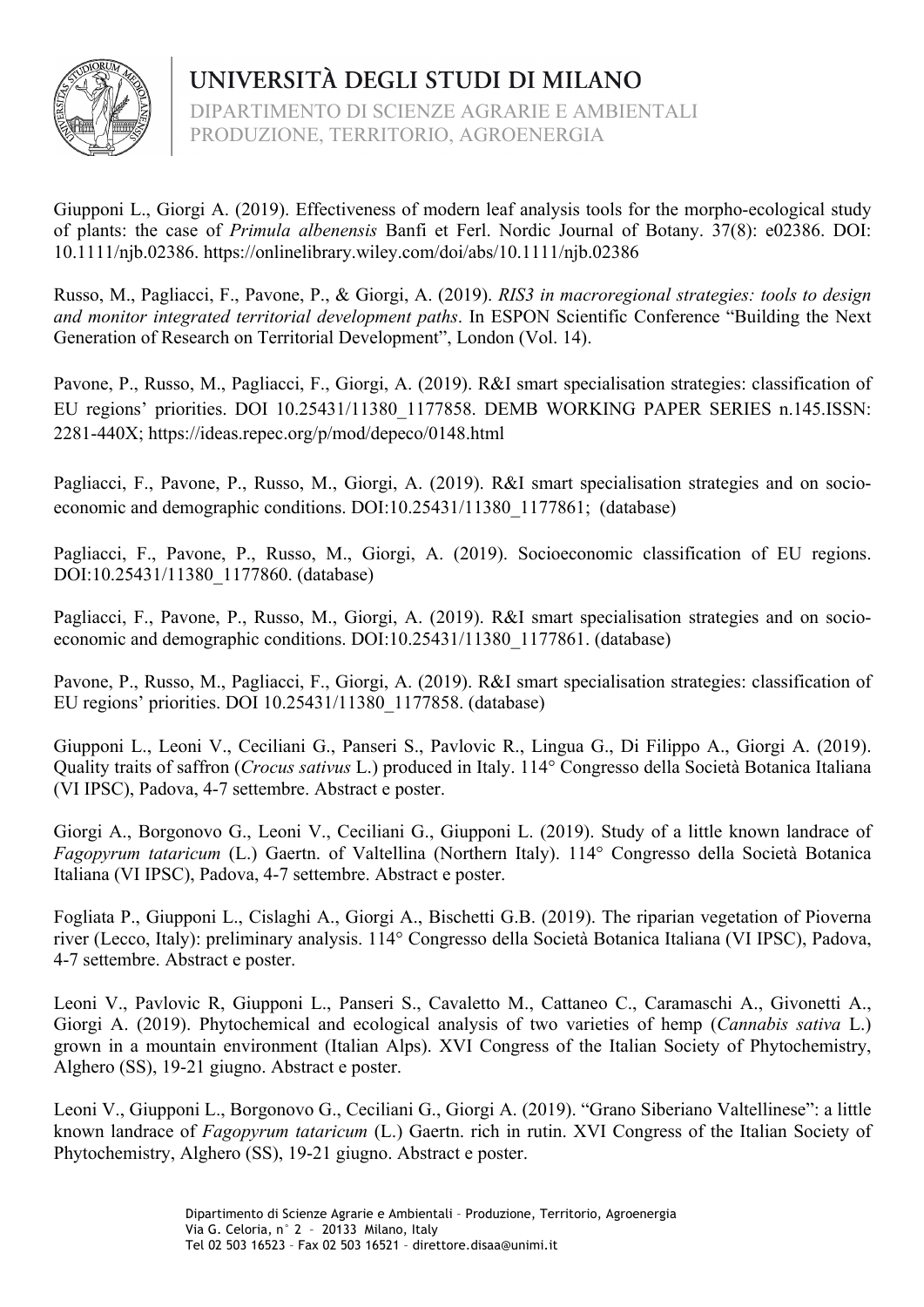

DIPARTIMENTO DI SCIENZE AGRARIE E AMBIENTALI PRODUZIONE, TERRITORIO, AGROENERGIA

Pavlovic R., Panseri S., Leoni V., Giupponi L., Giorgi A. (2019). High-resolution mass spectrometry - a potent tool for un-targeted analysis of *Cannabis sativa* L. inflorescences used in medical/nutraceutical purposes. 11th Mass SpectrometrySummer School In Environmental and Food Safety Control 2019, Niš (Serbia), 18-21 giugno. Abstract e presentazione orale. https://msss2019.netchem-eu.com/15-high-resolutionmass-spectrometry-hrms-a-potent-tool-for-untargeted-analysis-of-cannabis-sativa-l-inflorescences-used-inmedical-purposes/

Cislaghi A., Giupponi L., Tamburini A., Giorgi A., Bischetti G.B. (2019). The effects of mountain grazing abandonment on plant community, forage value and soil properties: observations and field measurements in an Alpine area. Catena 181: 104086 (online). DOI: 10.1016/j.catena.2019.104086 https://www.sciencedirect.com/science/article/pii/S0341816219302206

Giorgi A., Borgonovo G., Bassoli A., Panseri S., Giupponi L., Leoni V. (2019). *Waldheimia glabra*, la coraggiosa margheritina dell'Himalaya. Erboristeria Domani 413: 72-78. ISSN: 1127-6320

Giupponi L., Borgonovo G., Panseri S., Giorgi A. (2019). Multidisciplinary study of a little known landrace of *Fagopyrum tataricum* Gaertn. of Valtellina (Italian Alps). Genetic Resources and Crop Evolution 66: 783- 796. DOI: 10.1007/s10722-019-00755-z https://link.springer.com/article/10.1007/s10722-019-00755-z

Kurti F., Giorgi A., Beretta G., Mustafa B, Gelmini F., Testa C., Angioletti S., Giupponi L., Zilio E., Pentimalli D., Hajdari A. (2019). Chemical composition, antioxidant and antimicrobial activities of essential oils of different Pinus species from Kosovo. Journal of Essential Oil Research 31(4): 263-275 DOI: 10.1080/10412905.2019.1584591 https://www.tandfonline.com/doi/full/10.1080/10412905.2019.1584591

Giupponi L., Giorgi A. (2019). Contributions of the knowledge of *Linaria tonzigii* Lona, a steno-endemic species of the Orobie Bergamasche Regional Park (Italian Alps). Eco.mont 11(1): 16-24. http://www.austriaca.at/0xc1aa5576\_0x003a2b51.pdf

Giupponi L., Borgonovo G., Giorgi A., Bischetti G.B. (2019). How to renew soil bioengineering for slope stabilization: some proposals. Landscape and Ecological Engineering 15(1): 37-50. DOI: 10.1007/s11355- 018-0359-9. https://link.springer.com/article/10.1007/s11355-018-0359-9#citeas

## **2018**

Giupponi L. (2018). Il Grano Siberiano Valtellinese, una varietà tradizionale unica e di qualità da valorizzare. Annuario CAI 2018 – Sezione Valtellinese Sondrio: 106-107.

Giorgi A. (2018). Ricerca e formazione da e per la montagna. Politichepiemonte (online). ISSN 279-5030. http://www.politichepiemonte.it/index.php?option=com\_content&view=article&id=602:ricerca-eformazione-da-e-per-la-montagna&catid=56:montagna&Itemid=78

Cislaghi A., Bischetti G.B. (2018). Assessing the landslide susceptibility along roads through a 3-D probabilistic approach: a case study in the northern Italy. In Geophysical Research Abstracts (Vol. 20, p. 6009). Vienna, Austria: European Geosciences Union.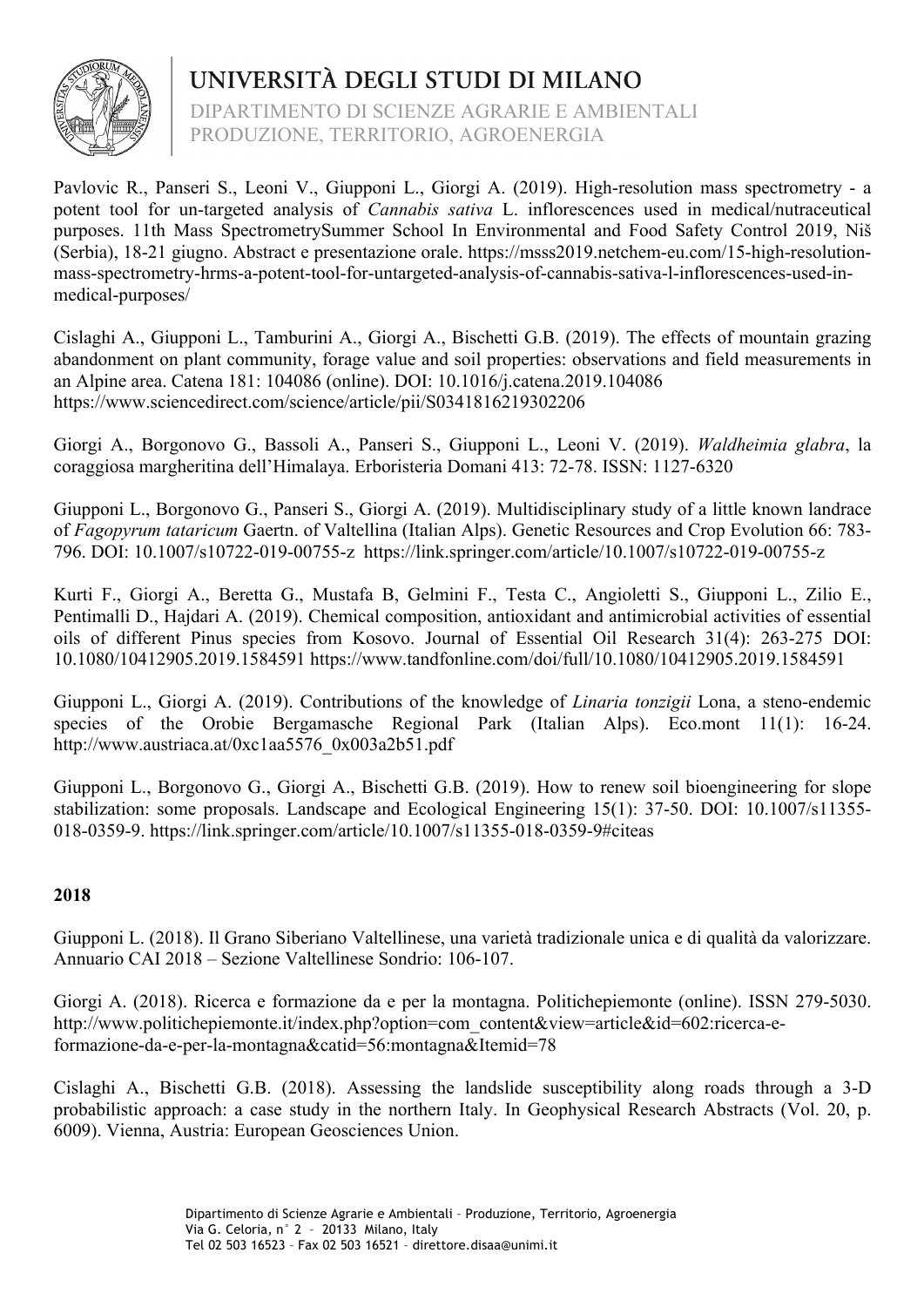

DIPARTIMENTO DI SCIENZE AGRARIE E AMBIENTALI PRODUZIONE, TERRITORIO, AGROENERGIA

Cislaghi A., Rigon E., Lenzi M.A., Bischetti G. B. (2018). A probabilistic multidimensional approach to quantify large wood recruitment from hillslopes in mountainous-forested catchments. Geomorphology 306: 108–127. https://doi.org/10.1016/j.geomorph.2018.01.009

Carrer M. (2018). Diritto e montagna. Elementi per un'indagine costituzionale. Aracne editrice, Canterano (RM). ISBN: 978-88-255-1199-4.

https://www.libreriauniversitaria.it/diritto-montagna-elementi-indagine-costituzionale/libro/9788825511994

Calvi L., Pavlovic R., Panseri S., Giupponi L., Leoni V., Giorgi A. (2018). Quality traits of Medical Cannabis sativa L. inflorescences and derived products based on comprehensive analytical investigation. In: Costain W.J. and Laprairie R.B., Recent Advances in Cannabinoid Research. Book chapter (online). DOI: 10.5772/intechopen.79539

https://www.intechopen.com/books/recent-advances-in-cannabinoid-research/quality-traits-of-medicalcannabis-sativa-l-inflorescences-and-derived-products-based-on-comprehensi

Giorgi A., Giupponi L. (2018). Plant community, ecology and CSR functional strategy of *Linaria tonzigii* Lona, a steno-endemic species of the Italian pre-Alps. 3rd International Conference on Mountains in the Changing World 2018, Kathmandu (Nepal), 9-10 ottobre. Abstract, poster e presentazione orale.

Giorgi A., Pilu R.S., Giupponi L. (2018). Study and valorisation of an ancient maize from Northern Italy rich in phlobaphenes. 3rd International Conference on Mountains in the Changing World 2018, Kathmandu (Nepal), 9-10 ottobre. Abstract, poster e presentazione orale.

Pilu R.S., Cammarata E., Brambilla M., Galizia F., Brunoldi G., Comaschi C., Borlini G., Tarenghi F., Cassani E., Landoni M., Giupponi L., Giorgi A. (2018). Genetics and cultural aspects regarding the world wide white maize cultivation. 3rd International Conference on Mountains in the Changing World 2018, Kathmandu (Nepal), 9-10 ottobre. Abstract, poster e presentazione orale..

Pilu R.S., Landoni M., Borlini G., Cassani E., Giupponi L., Giorgi A. (2018). Phlobaphenes in maize kernel modify pericarp thickness and fumonisins accumulation. 3rd International Conference on Mountains in the Changing World 2018, Kathmandu (Nepal), 9-10 ottobre. Abstract, poster e presentazione orale.

Whitaker S., Giorgi A. (2018). Cultivating biodiversity in the Italian Alps: who are the farmers and what challenges do they face? 3rd International Conference on Mountains in the Changing World 2018, Kathmandu (Nepal), 9-10 ottobre. Abstract e poster.

Giupponi L., Giorgi A. (2018). Plant community, ecology and functional strategy of Linaria tonzigii Lona, a steno-endemic species of the Italian pre-Alps.113° Congresso della Società Botanica Italiana (V IPSC), Fisciano (SA), 12-15 settembre. Abstract e poster.

Giorgi A., Giupponi L., Leoni V., Tamburini A. (2018). Contribution to the knowledge and valorization value of "copafam", a landrace of Phaseolus coccineus L. from the Brescia pre-Alps (northern Italy). 113° Congresso della Società Botanica Italiana (V IPSC), Fisciano (SA), 12-15 settembre. Abstract e poster.

Capraro J., Magni C., Giorgi A., Duranti M., Scarafoni A. (2018). Comparative 1D- and 2D-electrophoretic protein profiles of ancestral and modern buckwheat seeds grown in the Italian Alpine region. Italian Journal of Food Science 30: 497-503. DOI: https://doi.org/10.14674/IJFS-1023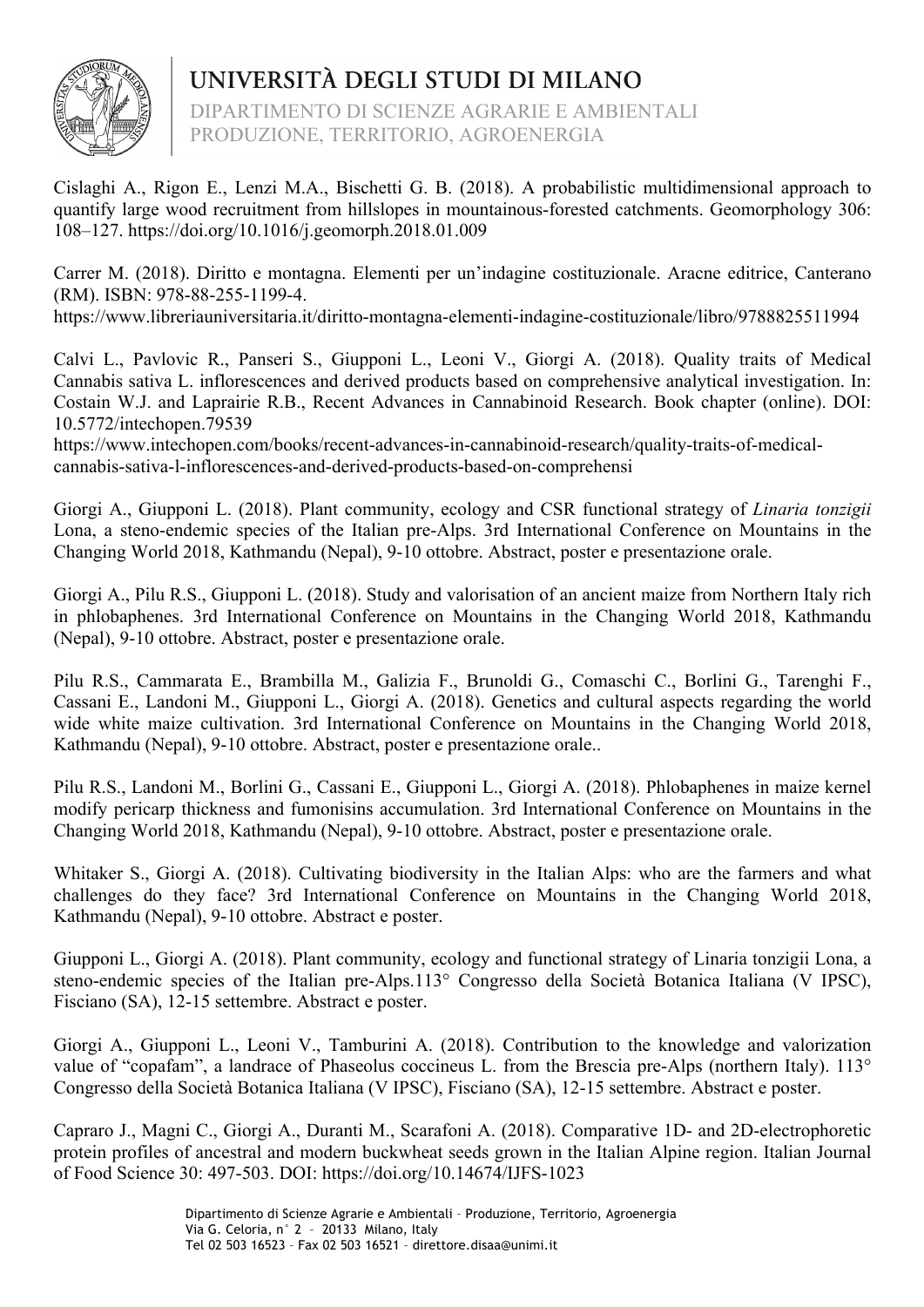

UNIVERSITÀ DEGLI STUDI DI MILANO DIPARTIMENTO DI SCIENZE AGRARIE E AMBIENTALI

PRODUZIONE, TERRITORIO, AGROENERGIA

http://www.journals4free.com/link.jsp?l=45958143

Pavlovic R., Nenna G., Calvi L., Panseri S., Borgonovo G., Giupponi L., Cannazza G., Giorgi A. (2018). Quality traits of "cannabidiol oils": cannabinoids content, terpene fingerprint and oxidation stability of european commercially available preparations. Molecules 23(5): 1920. DOI: 10.3390/molecules23051230 http://www.mdpi.com/1420-3049/23/5/1230/

Giupponi L., Tamburini A., Giorgi A. (2018). Prospects for broader cultivation and commercialization of copafam, a local variety of *Phaseolus coccineus* L., in the Brescia pre-Alps. Mountain Research and Development 38(1): 24-34. DOI: 10.1659/MRD-JOURNAL-D-17-00013.1 http://www.bioone.org/doi/full/10.1659/MRD-JOURNAL-D-17-00013.1

Hajdari A., Giorgi A., Beretta G., Gelmini F., Buratti S., Benedetti S., Mercouri A., Mala X., Kabashi S., Pentimalli D., Pula B., Mustafa B. (2018). Phytochemical and sensorial characterization of *Hyssopus officinalis* subsi. *aristatus* (godr.) Nyman (*Lamiaceae*) by GC-MS, HPLC-UV-DAD, spectrophotometric assay and e-nose with aid of chemometric techniques. European Food Research and Technology 244: 1313- 1327. DOI: 10.1007/s00217-018-3046-z. https://link.springer.com/epdf/10.1007/s00217-018-3046 z?author\_access\_token=ANkwuqcIKb34D7kJo03Htve4RwlQNchNByi7wbcMAY5W8kku6y5709z\_Tqh2kvovWpnRHblGLkf4oqDdMNTDrQJ\_Gj\_412CL88aYk1sMd1l7sympwxbtrVMaMXi1S yyRE03j9z7dVs80VmWCV93jw%3D%3D

Calvi L., Pentimalli D., Panseri S., Giupponi L., Gelmini F., Beretta G., Vitali D., Bruno M., Zilio E., Pavlovic R., Giorgi A. (2017). Comprehensive quality evaluation of medical Cannabis sativa L. inflorescence and macerated oils based on HS-SPME coupled to GC-MS and LC-HRMS (Q-exactive Orbitrap®) approach. Journal of Pharmaceutical and Biomedical Analysis 150: 208-219. DOI: 10.1016/j.jpba.2017.11.073 https://www.sciencedirect.com/science/article/pii/S0731708517325086

Giupponi L., Pentimalli D., Manzo A., Panseri S., Giorgi A. (2018). Effectiveness of fine root fingerprinting as a tool to identify plants of the Alps: results of preliminary study. Plant Biosystems 152: 464-473. http://www.tandfonline.com/doi/abs/10.1080/11263504.2017.1306003

## **2017**

Giorgi A., Bassoli A., Borgonovo G., Panseri S., Manzo A., Pentimalli D., Moriello A.S., De Petrocellis L. (2017). Active compounds on TRP ion channels from *Waldheimia glabra*: a medicinal plant of Himalaya. Mountains in the Changing World, Kathmandu (Nepal), 27-28 Ottobre 2017. Poster e abstract.

Giupponi L., Pentimalli D., Zilio E., Giorgi A. (2017) Plant diversity of Mount Cavallo (Italian Alps). Mountains in the Changing World, Kathmandu (Nepal), 27-28 Ottobre 2017. Poster e abstract.

Pentimalli D., Panseri S., Giupponi L., Giorgi A. (2017). Biochar application to *Crocus sativus* L. cultivation. Mountains in the Changing World, Kathmandu (Nepal), 27-28 Ottobre 2017. Poster e abstract.

Cislaghi, A., Bordoni, M., Meisina, C., & Bischetti, G. B. (2017). Soil reinforcement provided by the root system of grapevines: Quantification and spatial variability. Ecological Engineering, 109, 169–185. https://doi.org/10.1016/j.ecoleng.2017.04.034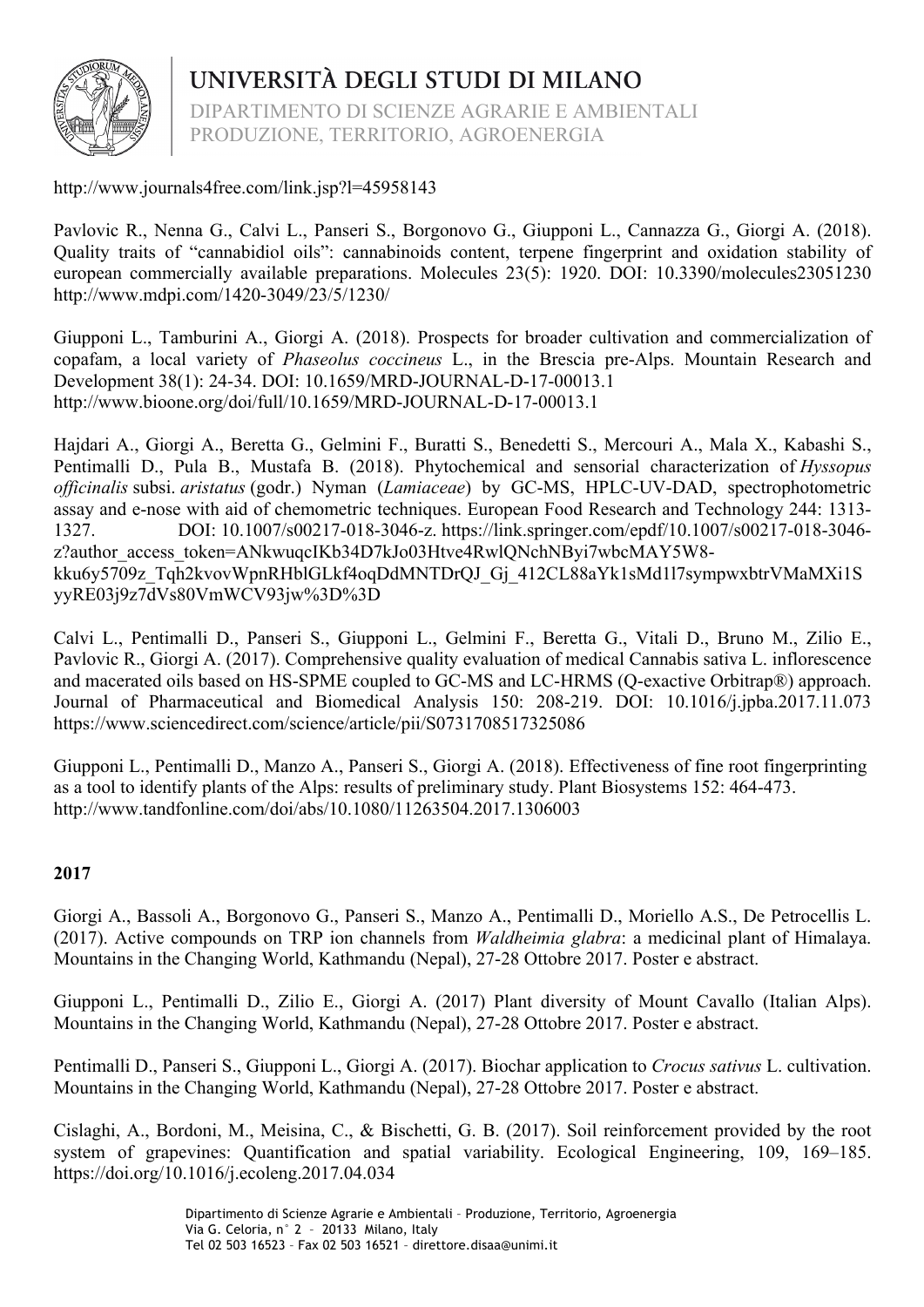

DIPARTIMENTO DI SCIENZE AGRARIE E AMBIENTALI PRODUZIONE, TERRITORIO, AGROENERGIA

Cislaghi, A., Chiaradia, E. A., & Bischetti, G. B. (2017). Including root reinforcement variability in a probabilistic 3D stability model. Earth Surface Processes and Landforms, 42(12), 1789–1806. https://doi.org/10.1002/esp.4127

Calvi L., Pentimalli D., Panseri S., Zilio E., Borgonovo G., Giupponi L., Beretta G., Vitali D., Pavlovic R., Giorgi A. (2017). LC-HRMS ORBITRAP® and HS-SPME coupled with GC-MS as analytical approach for the comprehensive quality evaluation of medical *Cannabis sativa* L. flos and oils preparations. VIII IACM Conference on Cannabinoids in Medicine, Colonia (Germania), 29-30 Settembre 2017. Poster.

Calvi L., Panseri S., Pentimalli D., Giupponi L., Pavlovic R., Giorgi A. (2017). HS-SPME and GC-MS for the comprehensive study of terpenes emitted from medical *Cannabis sativa* flos during vaporization by using a medical disposal. VIII IACM Conference on Cannabinoids in Medicine, Colonia (Germania), 29-30 Settembre 2017. Poster.

Panseri S., Calvi L., Pentimalli D., Gardana C., Giupponi L., Pavlovic R., Zilio E. , Giorgi A. (2017). Terpenes profile, flavonoids and cannabinoids content of seven *Cannabis sativa* fibre-type varieties cultivated in Italy. VIII IACM Conference on Cannabinoids in Medicine, Colonia (Germania), 29-30 Settembre 2017. Poster.

Giupponi L., Giorgi A. (2017). Floristic heritage of the Mt. Cavallo path (Orobie Bergamasche Regional Park). IV International Plant Science Conference (112° Congresso della Società Botanica Italiana), Parma, 20-23 Settembre 2017. Poster e abstract.

Giorgi A., Pentimalli D., Giupponi L, Panseri S. (2017). Saffron (*Crocus sativus* L.) quality of the alpine areas. IV International Plant Science Conference (112° Congresso della Società Botanica Italiana), Parma, 20-23 Settembre 2017. Poster e abstract.

Fiala M., Nonini L. (2017). La funzione ambientale degli ecosistemi forestali per la promozione di un mercato volontario di carbonio. Notiziario di informazione a cura dell'Accademia dei Georgofili. Online: http://www.georgofili.info/detail.aspx?id=4381

Viganò R., Cottini A., Fili F. (2017). Filiera eco-alimentare. La valorizzazione delle carni di selvaggina: la gestione di prodotto sostenibile come strumento di stimolo al miglioramento ambientale dei territori alpini. ARS.UNI.VCO, Università degli Studi di Milano Dip. VESPA, DIMEVET e Centro GE.S.DI.MONT. ebook ISBN 978-88-98357-08-6.

http://www.unimontagna.it/web/uploads/2017/06/E-book\_filiera.pdf

Giorgi A., Bassoli A., Borgonovo G., Panseri S., Manzo A., Pentimalli D., Moriello A.S., De Petrocellis L. (2017). Extracts and compounds active on TRP ion channels *from Waldheimia glabra*, a ritual medicinal plant from Himalaya. Phytomedicine 32: 80-87. http://www.sciencedirect.com/science/article/pii/S0944711317300600

Giupponi L., Giorgi A. (2017). Mount Cavallo Botanical Path: a proposal for the valorisation of an area of the Orobie Bergamasche Regional Park (Southern Alps). Eco.mont 9(2): 5-15. doi: 10.1553/eco.mont-9-2s5. http://epub.oeaw.ac.at/?arp=0x00369c69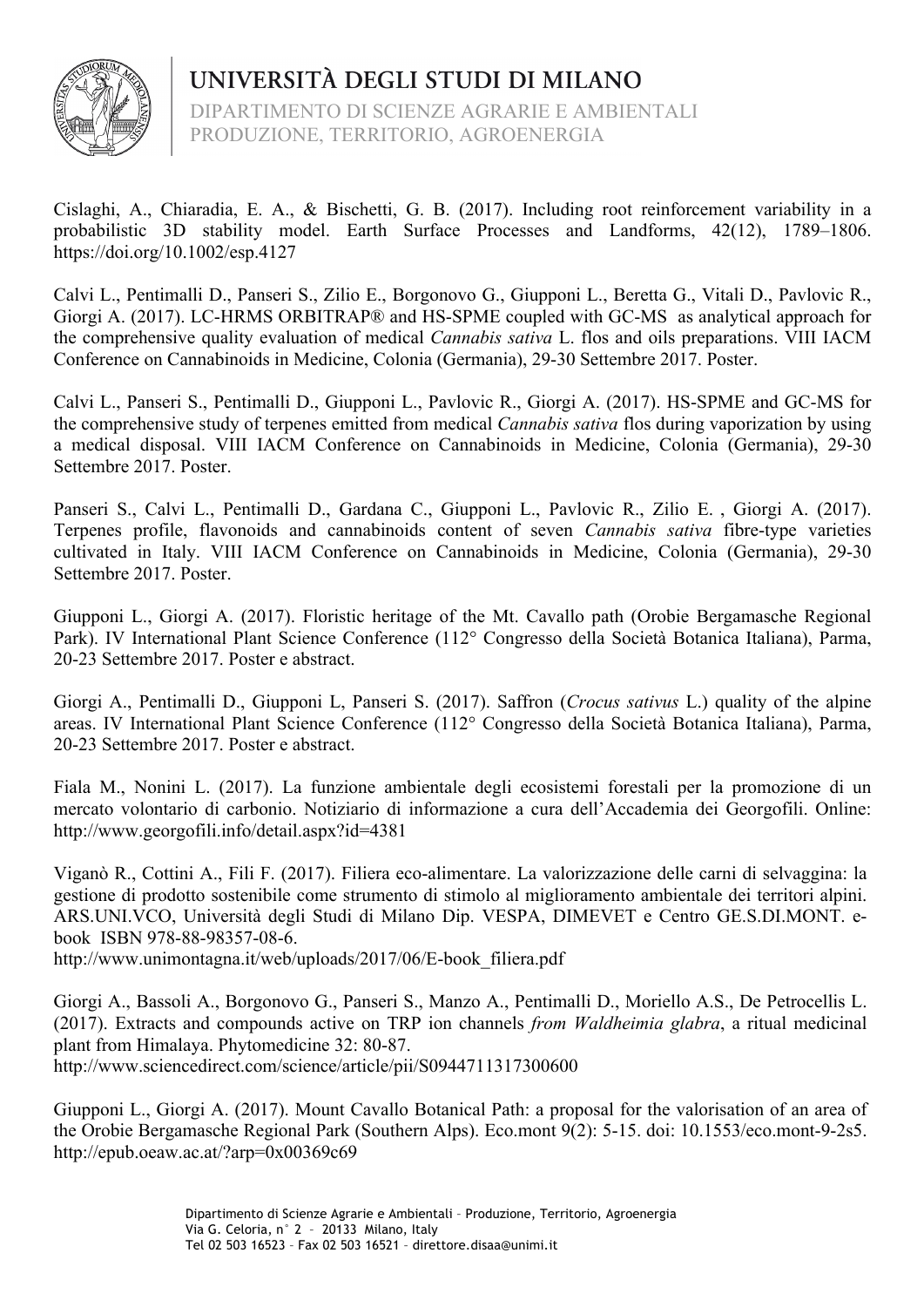

DIPARTIMENTO DI SCIENZE AGRARIE E AMBIENTALI PRODUZIONE, TERRITORIO, AGROENERGIA

Giupponi L., Bischetti G.B., Giorgi A. (2017). A proposal for assessing the success of soil bioengineering work by analysing the vegetation: results of two case studies in the Italian Alps. Landscape and Ecological Engineering 13(2): 305-318.

https://link.springer.com/article/10.1007/s11355-016-0323-5

Pentimalli D., Giupponi L., Panseri S., Giorgi A. (2017). L'oro rosso della montagna. Natural 1 XVI(160): 50-56.

Giorgi A., Pentimalli D., Giupponi L., Panseri S. (2017). Quality traits of saffron (Crocus sativus L.) produced in the Italian Alps. Open Agriculture 2: 52-57. https://www.degruyter.com/view/j/opag.2017.2.issue-1/opag-2017-0005/opag-2017-0005.xml?format=INT

Giupponi L., Bischetti G.B., Giorgi A. (2017). Vegetation analysis and estimation of forest reconstitution time in protected areas of Val Camonica (Southern Alps) where a commercial mixture of seeds was sown. Eco.mont 9(1): 22-29.

http://epub.oeaw.ac.at/0xc1aa500e\_0x0034c883.pdf

Cassani E., Cantaluppi E., Landoni M., Giupponi L., Giorgi A., Pilu R. (2017). "Genetic studies regarding the control of seed pigmentation of an ancient European pointed maize (*Zea mays* L.) rich in Phlobaphenes: the "Nero Spinoso" from the Camonica valley". Genetic Resources and Crop Evolution 64: 761-773. http://link.springer.com/article/10.1007%2Fs10722-016-0399-7

## **2016**

Chiaradia E.A., Vergani C., Bischetti G.B. (2016) Evaluation of the effects of three European forest types on slope stability by field and probabilistic analyses and their implications for forest management. Forest Ecology and Management, 370: 114–129. DOI:10.1016/j.foreco.2016.03.050 http://www.sciencedirect.com/science/article/pii/S0378112716301438

Giupponi L., Giorgi A. (2016). Effetti di un incendio sulla vegetazione di un versante montuoso delle Prealpi Bergamasche. Rivista del Museo Civico di Scienze Naturali "E. Caffi" di Bergamo 29:3-20. http://www.unimontagna.it/web/uploads/2017/01/Museo-Bg-Giupponi\_Giorgi\_2016\_vol\_29.pdf

Bischetti G.B., Bassanelli C., Chiaradia E.A., Minotta G., Vergani C. (2016) The effect of gap opening on soil reinforcement in two conifer stands in northern Italy. Forest Ecology and Management, 359: 286-299, DOI: 10.1016/j.foreco.2015.10.014 http://www.sciencedirect.com/science/article/pii/S0378112715005708

Costanzo A., Panseri S., Giorgi A., Romano A., Caprioli M., Saino N. (2016). The odour of sex: sex-related differences in volatile compound composition among barn swallow eggs carryng embryos of either sex. PloSONE 11(11): e0165055. Doi:10.1371/journal.pone.0165055 http://journals.plos.org/plosone/article?id=10.1371/journal.pone.0165055

Panseri S., Borgonovo F., Giorgi A., Guarino M., Piana L., Mortarino M., Chiesa L., Rizzi R. (2016). "Effect of the storage temperature on volatile organic compounds and aroma profile of *Robinia pseudoacacia* honey". Seventh EurBee Congress, Cluj-Napoca, Romania, 7-9 September 2016.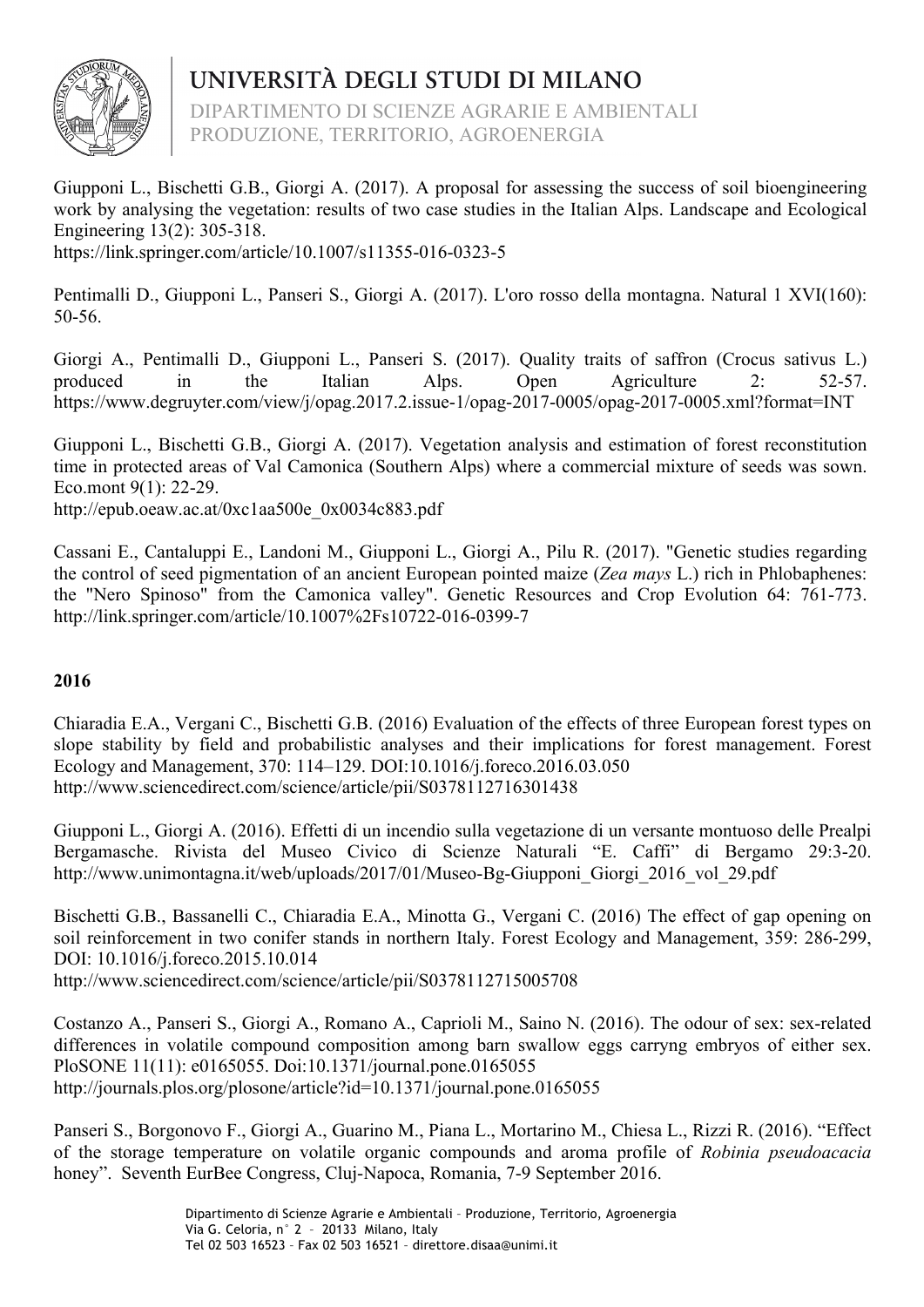

UNIVERSITÀ DEGLI STUDI DI MILANO DIPARTIMENTO DI SCIENZE AGRARIE E AMBIENTALI PRODUZIONE, TERRITORIO, AGROENERGIA

Giorgi A., Pentimalli D., Giupponi L., Panseri S. (2016). Saffron quality (*Crocus sativus* L.) of the Alpine areas. Mountains 2016, Bragança, Portugal, 3-7 October 2016.

Giorgi A., Pentimalli D., Giupponi L., Panseri S., Borgonovo G., Bassoli A. (2016). Saffron (*Crocus sativus* L.) production as strategies in a mountain contest. Mountains 2016, Bragança, Portugal, 3-7 October 2016.

Giupponi L., Bischetti G.B., Giorgi A. (2016). The vegetation of three areas of the Val Camonica (Lombardy, Italy) after environmental restoration works. 3<sup>rd</sup> International Plant Science Conference (111<sup>o</sup>) Congresso della Società Botanica Italiana), Roma, 21-23 September 2016.

Puglisi D., Cantaluppi E., LandoniL., Giupponi L., Giorgi A., Pilu R. (2016). An ancient pointed maize rich in phlobaphenes: the "Nero Spinoso" from Valcamonica (Brescia, Italy). Mountains 2016, Bragança, Portugal, 3-7 October. Poster e abstract

Giorgi A., Pentimalli D., Giupponi L., Panseri S., Borgonovo G., Bassoli A. (2016). Saffron (*Crocus sativus* L.) production as strategies in a mountain contest. Mountains 2016, Bragança, Portugal, 3-7 October. Poster e abstract

Giorgi A., Pentimalli D., Giupponi L., Panseri S. (2016). Saffron quality (*Crocus sativus* L.) of the Alpine areas. Mountains 2016, Bragança, Portugal, 3-7 October. Poster e abstract.

Giupponi L., Bischetti G.B., Giorgi A. (2016). The vegetation of a mountain area of the Scalve Valley (Southern Alps) twenty years after environmental restoration work. Mountains 2016, Bragança, Portugal, 3- 7 October. Poster e abstract.

Giupponi L., Bischetti G.B., Giorgi A. (2016). The vegetation of three areas of the Val Camonica (Lobardy, Italy) after environmental restoration works. 111° congresso della Società Botanica Italiana, Roma, 21-23 settembre. Poster e abstract.

S. Panseri, F. Borgonovo, A. Giorgi, M. Guarino, L. Piana, M. Mortarino, L. Chiesa, R. Rizzi (2016). Effect of the storage temperature on volatile organic compounds and aroma profile of *Robinia pseudoacacia* honey. Seventh EurBee Congress, Cluj-Napoca, Romania, 7-9 September. Poster e abstract.

Chiesa L.M., Labella G.F., Giorgi A., Panseri S., Pavlovic R., Bonacci S., Arioli F. (2016). "The occurrence of pesticides and persistent organic pollutants in Italian organic honey from different productive areas in relation to potential environmental pollution". Chemosphere 154: 482-490. http://www.sciencedirect.com/science/article/pii/S0045653516304684

Crestani E., Giorgi A. (2016). "L'Università della Montagna. Esperienze *blended learning* per connettere le montagne". In: L. Denicolai, A. Parola (a cura di), "Tecnologie e linguaggi dell'apprendimento", Aracne editrice int.le S.r.l., Ariccia (RM), pp.: 251-259.

**2015**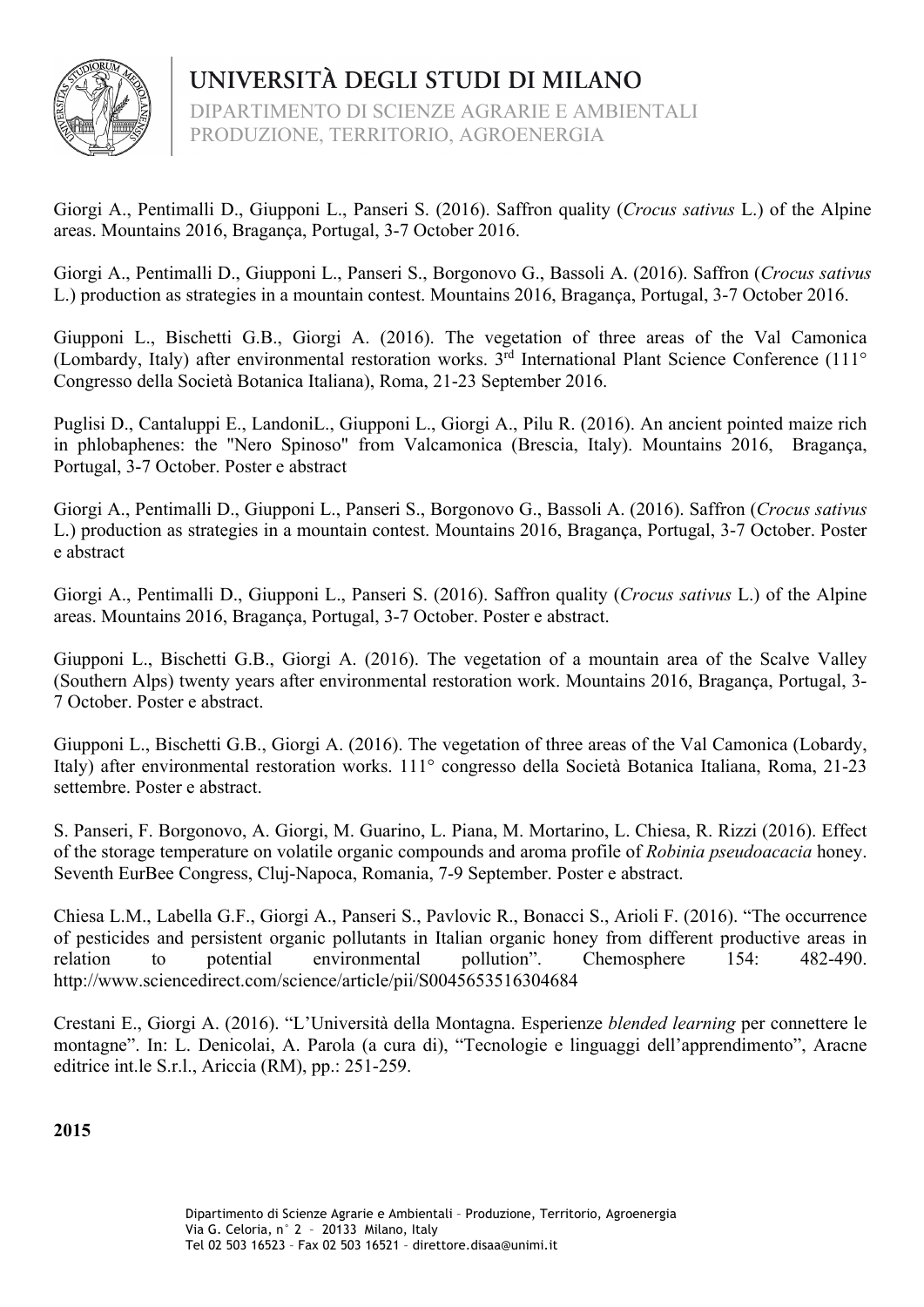

DIPARTIMENTO DI SCIENZE AGRARIE E AMBIENTALI PRODUZIONE, TERRITORIO, AGROENERGIA

Manzo A., Musso L., Panseri S., Iriti M., Dallavalle S., Catalano E., Scarì G., Giorgi A. (2015). Screening of chemical composition and bioactivity of *Waldheimia glabra* (Decne.) Regel essential oil. J. Sci. Food Agric. DOI 10.1002/jsfa.7499. https://www.ncbi.nlm.nih.gov/pubmed/26467601

Giorgi A., Scheurer T. (2015). "Alpine Resources: Assets for a Promising Future – Conclusions from the Forum Alpinum 2014". Mountain Research and Development 35(4) 414-415. http://www.bioone.org/doi/full/10.1659/MRD-JOURNAL-D-15-00061

Giupponi L., Andreis C., Giorgi A. (2015). "Caratteri floristico-vegetazionali ed ecologici di una comunità vegetale con *Lupinus polyphyllus* Lindl. in un'area della Val di Scalve interessata da interventi di ingegneria naturalistica". "Natura Bresciana" Ann. Mus. Sc. Nat. Brescia 39:49-56.

Giorgi A., Borsdorf A., Köck G., Scheurer T (a cura di), (2015). "Forum Alpinum '14, le risorse delle Alpi. Utilizzo, valorizzazione e gestione dal livello locale a quello macroregionale". Atti del convegno tenutosi a Darfo Boario Terme, 17-19 settembre 2014. Biblion edizioni. http://www.unimontagna.it/web/uploads/2015/10/Proceedings\_ITA\_ForumAlpinum.pdf

A. Giorgi, S. Panseri, D. Bertoni, A. Manzo, (2015). "Saffron (*Crocus sativus*) production in the Italian Alps: high quality production from family farm to family table". Perth III: Mountains of Our Future Earth, Perth, Scotland, 4-8 October. Abstract and poster.

L. Giupponi, C. Andreis, G.B. Bischetti, A. Giorgi, (2015). "The use of exotic species in environmental restoration works may interfere with vegetation dynamics: the case of *Lupinus polyphyllus* Lindl. in Scalve Valley (Northern Italy). Perth III: Mountains of Our Future Earth, Perth, Scotland, 4-8 October. Abstract and poster.

A. Giorgi, G. Lozzia, E. Crestani, E. Zilio, (2015). "University of mountains. High peak performance". Perth III: Mountains of Our Future Earth, Perth, Scotland, 4-8 October. Abstract and poster.

E. Zilio, E. Zanini, E. Bonifacio, A. Giorgi, (2015). "A Platform for Carbon Credits Management". Perth III: Mountains of Our Future Earth, Perth, Scotland, 4-8 October. Abstract, poster and oral presentation.

G.B. Bischetti, E. Filippi, C. Gasparotti, E. Morlotti, M. Ratti, S. Panizza, (2015). "Evaluating Alpine transhumance system by MAVT". Perth III: Mountains of Our Future Earth, Perth, Scotland, 4-8 October. Abstract and poster.

Manzo A., Panseri S., Bertoni D., Giorgi A. (2015). "Economic and qualitative traits of Italian Alps saffron" Journal of Mountain Science 12: 1542-1550. Doi:10.1007/s11629-015-3448-3. https://link.springer.com/article/10.1007/s11629-015-3448-3

Cantaluppi E., Landoni M., Cassani E., Giupponi L., Giorgi A., Pilu R., (2015). "Study of ancient maize from Valcamonica (northern Italy) rich in carotenoids and phlobaphenes". 110° Congresso della Societa' Botanica Italiana, Pavia 14-18 settembre. Abstract e poster.

A. Giorgi, A. Bassoli, G. Borgonovo, S. Panseri, A. Manzo, L. De Petrocellis, A. Schiano Morello, (2015). "In vitro activity of *Waldhemia glabra* (Decne.) regel extracts on the somatosensory and pain receptor TRPA1". 110° Congresso della Societa' Botanica Italiana, Pavia 14-18 settembre. Abstract e poster.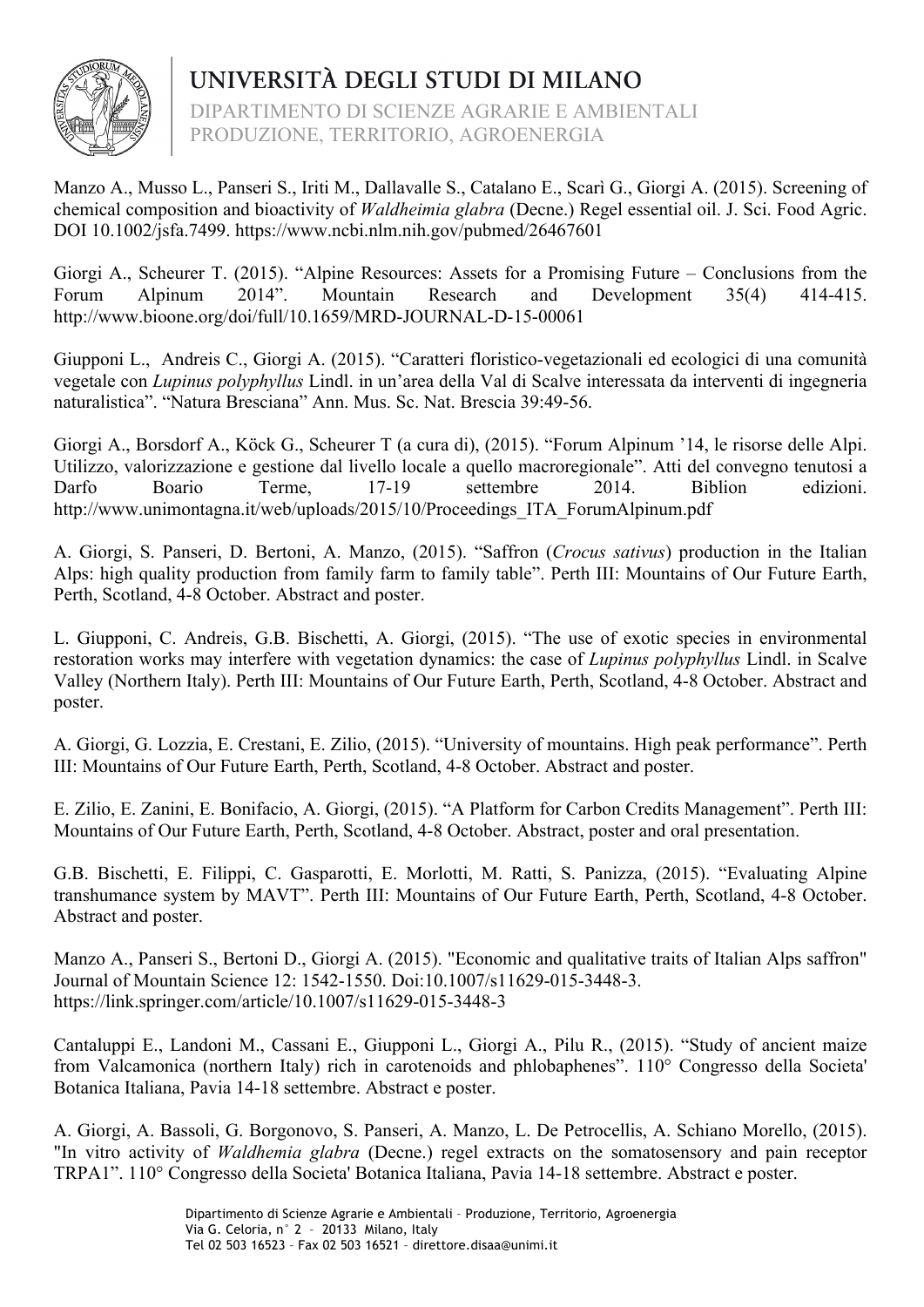

DIPARTIMENTO DI SCIENZE AGRARIE E AMBIENTALI PRODUZIONE, TERRITORIO, AGROENERGIA

A. Manzo, L. Musso, S. Panseri, M. Iriti, S. Dallavalle, E. Catalano, G. Scari', A. Giorgi "Chemical composition and bioactivity of the *Waldhemia glabra* (Decne.) regelessential oil". XIV Congresso della Societa' Italiana di Fitochimica, Padova 10-12 giugno. Abstract e poster.

Giupponi L., Bischetti G.B., Giorgi A. (2015). "Ecological Index of Maturity (EIM) to evaluate the vegetation disturbance of areas affected by restoration work: a practical example of its application in an area of the Southern Alps". Restoration Ecology 23:635-644. Doi: 10.1111/rec12232. https://onlinelibrary.wiley.com/doi/abs/10.1111/rec.12232

Pilu R., Giupponi L., Giorgi A., (2015). "Caratterizzazione e tutela di un'antica varietà di montagna: il Mais Nero Spinoso di Valle Camonica". VisMont - Agricoltura, ambiente, territorio: una visione innovativa per l'agricoltura di montagna, Bergamo 27 luglio. Abstract e Poster.

Giupponi L., Bischetti G.B., Giorgi A., (2015). "L'Indice Ecologico di Maturità per la valutazione della funzionalità ecologica delle opere di ripristino ambientale e la salvaguardia del territorio montano". VisMont - Agricoltura, ambiente, territorio: una visione innovativa per l'agricoltura di montagna, Bergamo 27 luglio. Abstract e Poster.

Lago C., Landoni M., Cassani E., Cantaluppi E., Doria E., Nielsen E., Giorgi A., Pilu R. (2015). "Study and characterization of an ancient European flint white maize rich in anthocyanins: millo corvo from galicia". PloS One 10(5): e0126521. doi 10.1371. http://www.ncbi.nlm.nih.gov/pubmed/25961304

Giorgi A., Bertoni D., Manzo A., Panseri S. (2015). L'Oro Rosso delle Alpi. Manuale tecnico-scientifico di produzione dello zafferano. Biblion ed., Milano. ISBN: 9788898490226.

Montagna M, Chouaia B, Mazza G, Prosdocimi EM, Crotti E, Mereghetti V, Mereghetti V, Vacchini V, Giorgi A, et al. (2015). "Effects of the Diet on the Microbiota of the Red Palm Weevil (Coleoptera: Dryophthoridae)". PLoS ONE 10(1): e0117439. doi:10.1371/journal.pone.0117439 http://journals.plos.org/plosone/article?id=10.1371/journal.pone.0117439

Giorgi A., Manzo A., Nanayakkarawasam Masachchige C., Giupponi L., Cocucci M., Panseri S. (2015). "Effect of Biotic and Abiotic Stresses on Volatile Emission of *Achillea collina* Becker ex Rchb". Natural Product Research 29(18): 1695-1702 doi: 10.1080/14786419.2014.997725. http://www.tandfonline.com

## **2014**

Munzinger S., Hennecke M., Miller G., Manzo A., Panseri S., Giorgi A. (2014). "Stressbedingte Veränderungen der Blüten-Duftbouquets von Ophrys sphegodes und Ophrys pseudobertolonii var. benacensis". Ber. Arbeitskrs. Heim. Orchid. 31(2): 64-74.

A. Giorgi, G. Sali, I. Battistini, R. Beltramo, G. Bischetti, A. Bonadonna, A. Bruni, G. Centemero, A. Cottini, B. Dell'Era, S. Duglio, M. Licitra Pedol, R. Louvin, A. Lugoboni, L. Monforte, G. Peira, E. Petriccioli (2014). "Rapporto di ricerca sulle nuove imprese agricole multifunzionali". Ge.S.Di.Mont. - UNIMI, Edolo.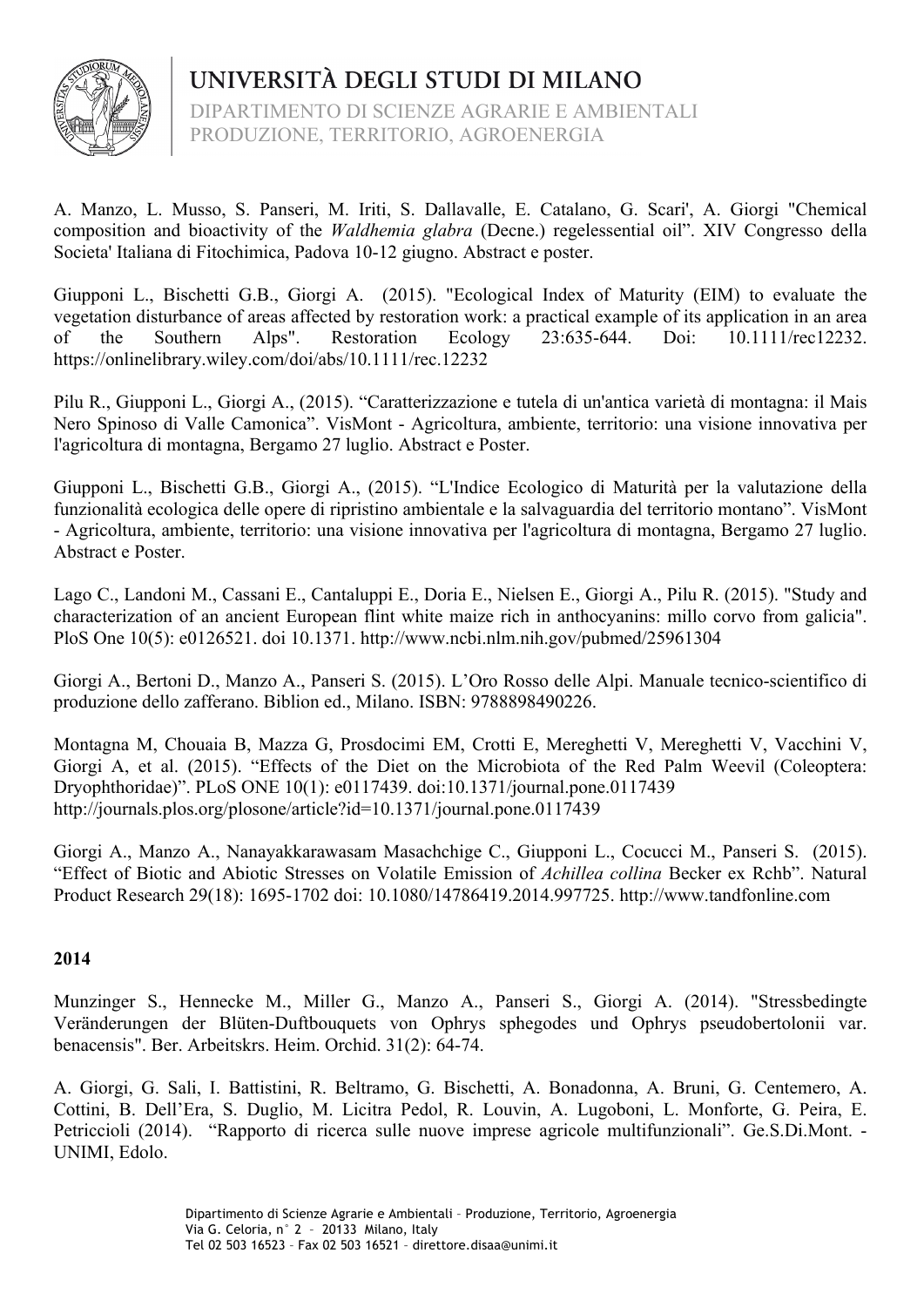

DIPARTIMENTO DI SCIENZE AGRARIE E AMBIENTALI PRODUZIONE, TERRITORIO, AGROENERGIA

A. Bruni (2014). "Il bando e lo studio di fattibilità: come redigere un progetto". In: Cerutti S. & Cottini A. (a cura di), "Territori di montagna e sviluppo locale: progettare con i fondi europei". ARS.UNI.VCO. pp. 41-50 http://www.univco.it/documenti/pubblicazioni-ars-uni-vco

Montagna M., Chouaia B., Sacchi L., Porretta D., Martin E., Giorgi A., Lozzia G.C., Epis S. (2014). A New Strain of Wolbachia in an Alpine population of the viviparous Oreina cacaliae (Coleoptera: Chrysomelidae). Environmental Entomology 43: 913-922. http://www.bioone.org/doi/abs/10.1603/EN13228

Montagna M., Gómez-Zurita J., Giorgi A., Epis S., Lozzia G., Bandi C. (2014). Metamicrobiomics in herbivore beetles of the genus Cryptocephalus (Chrysomelidae): Towards the understanding of ecological determinants in insect symbiosis. Insect Science 22(3): 340-352. http://onlinelibrary.wiley.com/doi/10.1111/1744- 7917.12143/abstract;jsessionid=521DCA2A0DB5D3E73D32C6B59172076C.f03t03

Centro Studi Applicati per la Gestione Sostenibile e la Difesa della Montagna (2014). Progetto Alternativa Rurale: conoscere e valorizzare le opportunità e le potenzialità dell'economia di montagna. Ge.S.Di.Mont., Edolo (BS), pp.: 10.

C. Lago, E. Cantaluppi, G. Borgonovo, A. Manzo, M. Landoni, E. Cassani, A. Giorgi, E. Doria, E. Nielsen, R. Pilu (2014). "STUDY OF AN ANCIENT FLINT MAIZE LANDRACE FROM VALCAMONICA (BS)- ITALY RICH IN CAROTENOIDS AND FLAVONOIDS" comunicazione al 58° convegno della Società di genetica Agraria, 15-18 settembre 2014, Alghero.

C. Lago, G. Borgonovo, A. Manzo, M. Landoni, R. Pilu, A. Giorg (2014). "PRELIMINARY CHARACTERIZATION OF AN ANCIENT COLORED FLINT MAIZE CULTIVAR, ORIGINATING FROM VALCAMONICA (BS)-ITALY-" comunicazione al 109° congresso della Società di Botanica Italiana, 2-5 settembre 2014, Firenze.

L. Giupponi, A. Giorgi (2014) (poster). "Effects of a fire on the vegetation of a mountainside of the Orobic Pre-Alps (Bergamo, Italy)". 109° congresso della Società di Botanica Italiana, 2-5 settembre 2014, Firenze.

A. Giorgi, I. Vagge, S. Panseri, A. Manzo (2014). "CHARACTERIZATION OF VOLATILE EMISSION OF ITALIAN POPULATIONS OF ORCHIDS WITH DIFFERENT REPRODUCTIVE STRATEGIES" comunicazione al 109° congresso della Società di Botanica Italiana, 2-5 settembre 2014, Firenze.

Leonelli G., Pelfini M., Panseri S., Battipaglia G., Vezzola L., Giorgi A. (2014) "Tree-ring stable isotopes, growth disturbances and needles volatile organic compounds as environmental stress indicators at the debris covered Miage Glacier". Geogr. Fis. Dinam. 32(2):101-111. http://gfdq.glaciologia.it/037\_2\_03\_2014/

Manzo A., Panseri A., Vagge I., Giorgi A. (2014). "Volatile fingerprint of Italian populations of orchids using Solid Phase Microextraction and Gas Chromatography coupled with Mass spectrometry" Molecules, 19:7913-7936. http://www.ncbi.nlm.nih.gov/pubmed/24962394

Giorgi A., Manzo A., Vagge I., Panseri S. (2014). "Effect of Light Environment on Growth and Phenylpropanoids of Yarrow (*Achillea collina* cv. SPAK) Grown in the Alps" Photochem. Photobiol. 90:113-120. http://onlinelibrary.wiley.com/doi/10.1111/php.12150/abstract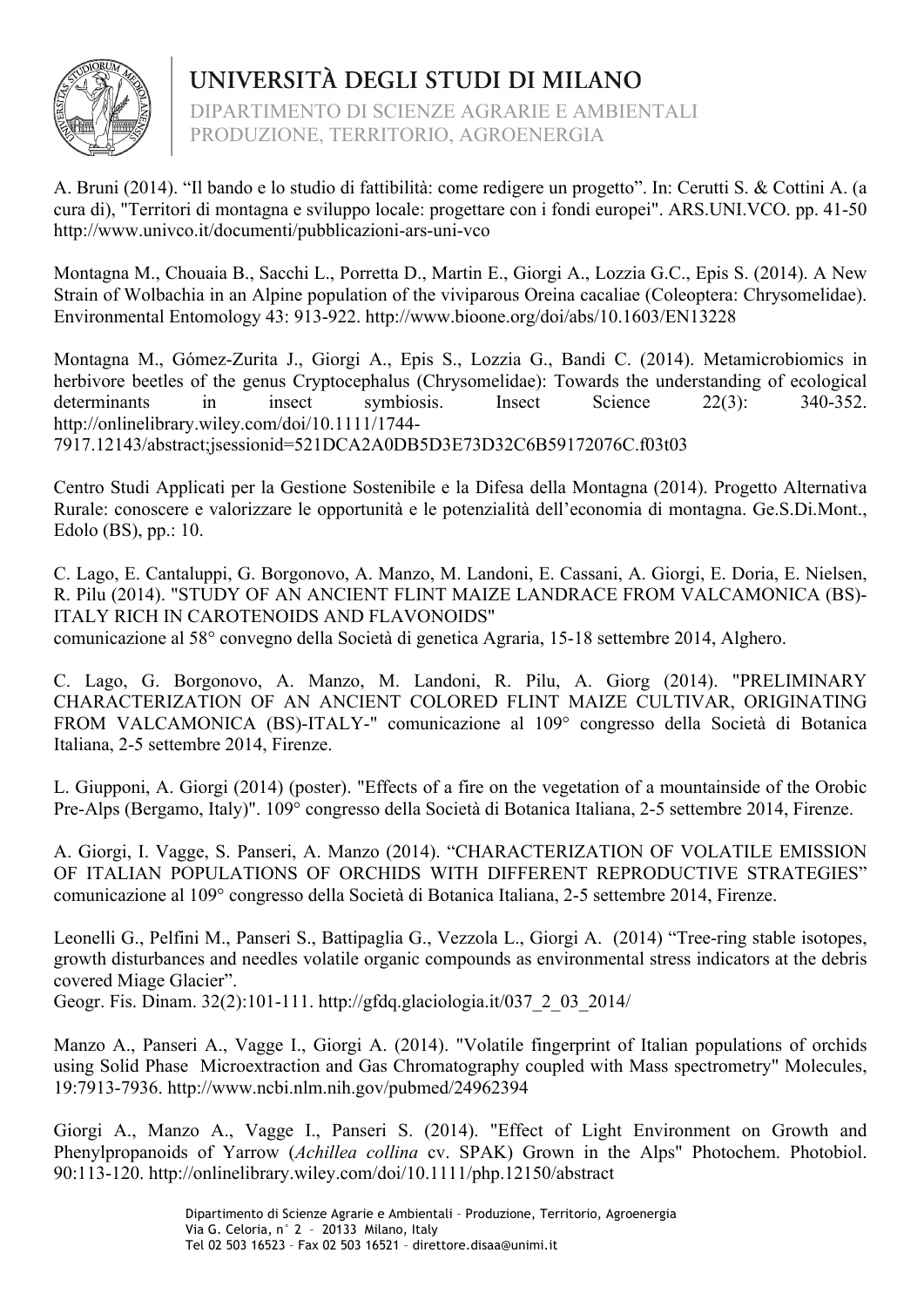

DIPARTIMENTO DI SCIENZE AGRARIE E AMBIENTALI PRODUZIONE, TERRITORIO, AGROENERGIA

Panseri S., Catalano A., Giorgi A., Arioli F., Procopio A., Britti D., Chiesa L.M. (2014). "Occurrence Of Pesticide Residues In Italian Honey From Different Areas In Relation To Its Potential Contamination Sources" Food Control 38: 150-156. http://www.sciencedirect.com/science/article/pii/S0956713513005471

## **2013**

Previtali F., Ragazzoli A.,Bernardi M. (2013). "Minerali, rocce e suoli. Guida alla mostra permanente presso l'Università della Montagna (sede di Edolo)". Facoltà di Agraria, Università degli Studi di Milano – Ge.S.Di.Mont., Edolo.

Caneva G., Cornara L., Giorgi A., Guarrera P.M., Mariotti M., Salerno G., Savo V. (2013). "Etnobotanica e risorse per il turismo". In: Caneva G., Pieroni A., Guarrera P.M. (a cura di), 2013 "Etnobotanica. Conservazione di un patrimonio culturale come risorsa per uno sviluppo sostenibile". Edipuglia, Bari. pp. 257-282. http://host.uniroma3.it/centri/croma/altri\_enti\_single.asp?IdCollana=10

Giorgi A., Panseri S., Mattara M., Andreis C., Chiesa L.M. (2013). "Secondary Metabolites And Antioxidant Capacities of *Waldheimia glabra* (Decne.) Regel From Nepal". Journal of the science of food and agriculture 93(5): 1026-1034. http://onlinelibrary.wiley.com/doi/10.1002/jsfa.5839/abstract

Lozzia G. C., Giorgi A., Morlacchi P., Baumgärtner J. (2013). "Comments on the dynamics of insect population assemblages and sampling plans for aphids in commercial alpine yarrow fields" Bullettin of Insectology 66(1):35-43. http://www.bulletinofinsectology.org/pdfarticles/vol66-2013-035-043lozzia.pdf

Giorgi A., De Marinis P., Granelli G., Chiesa L.M., Panseri S. (2013). "Secondary Metabolite Profile, Antioxidant Capacity, and Mosquito Repellent Activity of Bixa orellana from Brazilian Amazon Region" Journal of Chemistry, 409826, ISSN: 2090-9063, doi: 10.1155/2013/409826

Panseri S., Manzo A., Chiesa L.M., Giorgi A. (2013). "Melissopalynological and Volatile Compounds Analysis of Buckwheat Honey from Different Geographical Origins and Their Role in Botanical Determination" Journal of Chemistry, 904202, ISSN: 2090-9063, doi: 10.1155/2013/904202. http://www.hindawi.com/journals/jchem/2013/409826/

Lago C, Minazzato G, Raineri E, Atanassiu S, Maggioni N, Trovato R, Cassani E, Landoni M,Giorgi A, Pilu R (2013). "Preliminary Characterization Of Cultivars Of Colored Polenta Maiz". In: Proceedings of the 57th Italian Society of Agricultural Genetics Annual Congress. ISBN: 978-88-904570-3-6, Foggia, 16-19 settembre.

Giorgi A, De Marinis P, Mattara M, Chiesa LM, Panseri S (2013). "Ethnobotanical study of medicinal plants traditionally used in the North of Pará State, Brazil" In: 13th Congress of the International Society for Ethnopharmacology. Graz, Austria , September 2 - 6, 2012.

Caneva G, Cornara L, Giorgi A, Guarrera PM, Mariotti M, Salerno G, Savo V (2013). "Etnobotanica-Conservazione di un patrimonio culturale come risorsa per uno sviluppo sostenibile". vol. Studio, Tutela e fruizione dei Beni Culturali. http://www.univeur.org/cuebc/index.php/it/collana-studio-tutela-e-fruizione-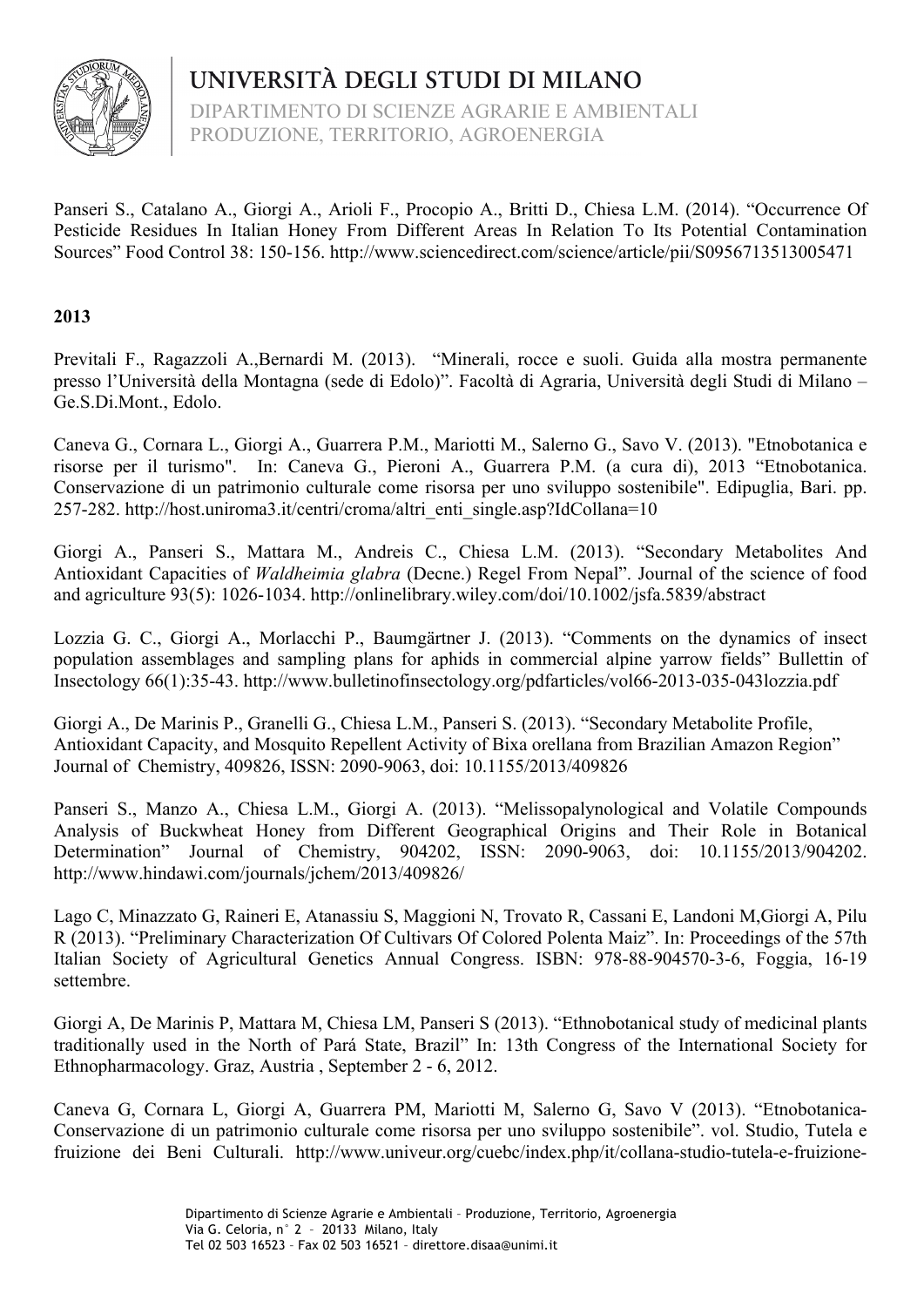

DIPARTIMENTO DI SCIENZE AGRARIE E AMBIENTALI PRODUZIONE, TERRITORIO, AGROENERGIA

dei-beni-culturali-2/744-4-etnobotanica-conservazione-di-un-patrimonio-culturale-come-risorsa-per-unosviluppo-sostenibile

Montagna M., Sassi D., Giorgi A. (2013). "Pachybrachis holerorum (Coleoptera: Chrysomelidae) a new species from Northern Apennines (Italy)." Zootaxa 3741(2): 243-253. http://www.mapress.com/zootaxa/list/2013/3741(2).html

Manzo A, Panseri S, Giorgi A (2013) (poster). "Effect of biotic and abiotic stimuli on volatile emission of *Achillea collina* C.V. Spak grown in the Alps". In: Società Italiana di Fitochimica (a cura di), "Prodotti Naturali: una risorsa in campo farmaceutico, salutistico, cosmetico ed agro-alimentare". p. 103-104, Milano:The Winter, ISBN: 978-88-97341-44-4, Gargnano, 19-21 settembre.

A. Manzo, S. Panseri, I. Vagge, A. Giorgi (2013) (poster). "STUDY OF THE QUALITY OF SAFFRON (*Crocus sativus* L.) PRODUCED IN THE ALPS". 108° congresso della Società di Botanica Italiana, Beselga di Piné (TN), 18-20 settembre

Caldara R., Sassi D., Montagna M. (2013). "Systematics of the weevil genus Mecinus Germar, 1821 (Coleoptera: Curculionidae). II. Phylogenetic analysis based on adult morphological characters and host plant information." Zootaxa 3664 (2): 136–148. http://www.mapress.com/zootaxa/list/2013/3664(2).html

DeNoni I., Brasca M., Battelli G., Cattaneo S., Decimo M., Masotti F., Morandi S., Pellegrino L., Ranghetti A., Silvetti T., Stuknyte M. (2013) "Silter: starter autoctoni e tipicità" Quaderni della Ricerca n. 156 Regione Lombardia. http://www.agricoltura.regione.lombardia.it

Montagna M., Sassera D., Epis S., Bazzocchi C., Vannini C., Lo N., Sacchi L., Fukatsu T., Petroni G., Bandi C. (2013). "Candidatus Midichloriaceae fam. nov. (Rickettsiales), an ecologically widespread clade of intracellular alphaproteobacteria". Appl Environ Microbiol. 79(10): 3241-3248. http://aem.asm.org/content/79/10/3241

Montagna M., Giorgi A., D'angelo E., Sassi D., Lozzia G.C. (2013). "Population genetics of Cryptocephalus barii (Coleoptera; Chrysomelidae), a species endemic of Orobie mountains (Alps, Italy)". ESA 61st Annual Meeting November 2013 - Austin, Texas.

Chouaia B., Montagna M., Vacchini V., Epis S., Mazza G., Prosdocimi E., Crotti E., Longo S., Sacchi L., Giorgi A., Cervo R., Daffonchio D., Lozzia G., Bandi C. (2013). "Microbial symbionts of the Red Palm Weevil (Rhynchophorus ferrugineus): insights from 16S rRNA pyrotag studies". ESA 61st Annual Meeting November 2013 - Austin, Texas.

## **2012**

Montagna M, Lozzia G.C., Giorgi A., Baumgartner J. (2012). "Insect community structure and insect biodiversity conservation in an Alpine wetland subjected to an intermediate diversified management regime" Ecological Engineering 47: 242-246. http://www.sciencedirect.com/science/article/pii/S0925857412002248

Scaglia B, Salati S, Rolli E, Giorgi A, Trombino L, Zerboni A, Tambone F, Borin S, Sherpa T, Sherpa P, Daffonchio D, Adani F (2012). "Primary Colonization and Soil Neo-Genesis in Deglaciating Environments